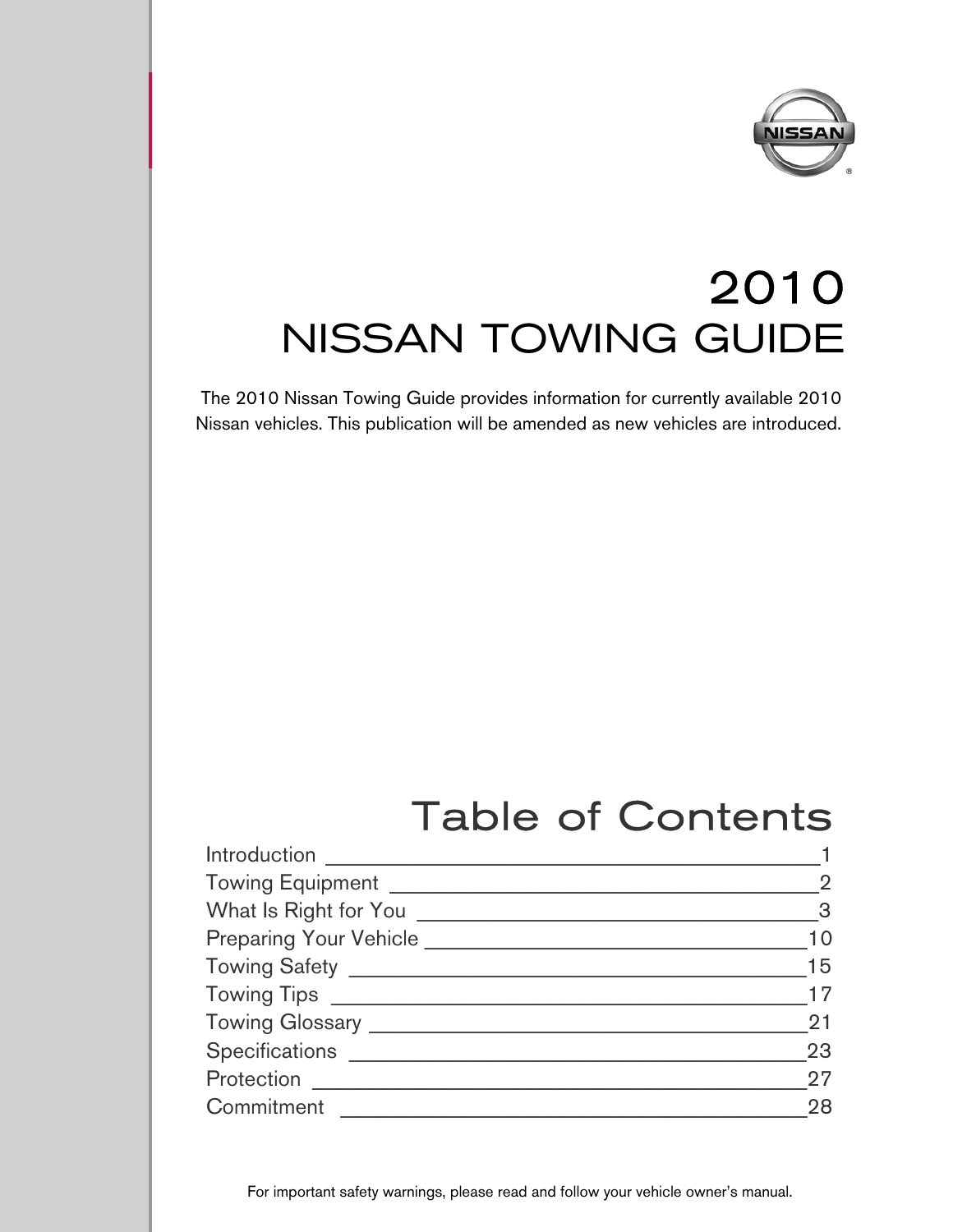## INTRODUCTION

### **SAFETY IS PRIORITY ONE**

Obviously, your first concern should be safety. Your vehicle was designed to be used primarily to carry passengers and cargo. Always remember that towing a trailer places additional loads on your vehicle's engine, drivetrain, suspension, steering, braking, and other systems. Therefore, be certain that your vehicle can meet the demands of the towing application you have in mind.

 Rent or purchase only the highest-quality towing and safety equipment you can find. Reinforced tow hitches designed especially for certain Nissan vehicles are available from your Nissan dealer. Hitches for other Nissan models should be bought from and installed by a professional supplier of towing equipment.

Finally, it is important to follow the towing capacity limit set for your specific vehicle, and to ensure that your vehicle is in top mechanical condition, especially the tires, brakes, suspension, and engine cooling system. See your vehicle owner's manual for details.

#### **NEVER EXCEED THE ESTABLISHED TOWING CAPACITY**

Towing capacities vary from vehicle to vehicle. See the SPECIFICATIONS section of this guide for the towing capacities of 2010 Nissan vehicles produced at the time of Towing Guide publication. Use this data to help select the proper Nissan vehicle to meet your anticipated towing needs, and refer to it when renting a trailer or other piece of towing equipment.

### **EQUIP YOUR NISSAN FOR TOWING**

The frequency and type of towing should influence the manner in which you equip your vehicle. If you plan to tow often, either for recreation or work, select the engine size, transmission type, suspension, and towing capacity that are best suited to your requirements. This guide can help you select that equipment.

 If, on the other hand, your towing will be infrequent, choose the Nissan vehicle and equipment that best meets your day-to-day needs. Be careful not to exceed the towing capacity on those few occasions when you do tow.

#### **READ THIS GUIDE BEFORE YOU TOW**

This guide was designed to provide an overview of safe towing practices. Here, you will find information on towing equipment, safety, proper loading and driving techniques, towing tips, and much more.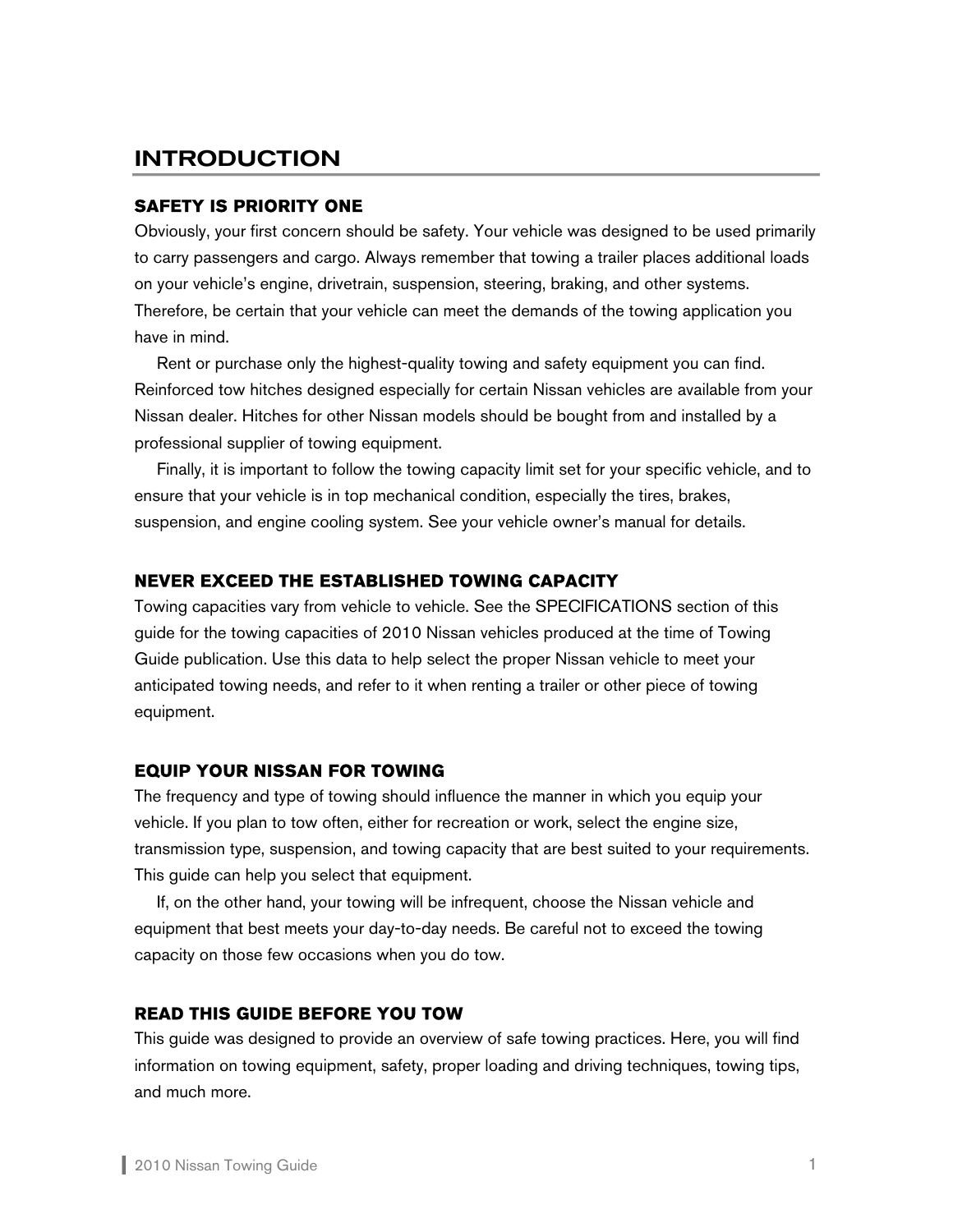It is also a good idea to discuss your towing requirements with either your Nissan dealer or a professional supplier of towing equipment before you equip your Nissan vehicle for towing. Finally, there are state and local laws on towing that you should review to ensure compliance with all regulations.

## TOWING EQUIPMENT

#### **RENTING**

The first thing to keep in mind when renting a trailer is to rent only from professional companies that specialize in towing and towing equipment. More than likely, specialized companies hire professional staff that can assist you in selecting and installing the proper towing equipment for your Nissan vehicle.

When renting, make sure you have your vehicle owner's manual on hand so that you can reference the towing capacities for your specific vehicle. Never rent a trailer that exceeds these capacities, and make sure that any related towing equipment you rent will be sufficient for the loaded trailer.

 While you are there, ask questions. How much does the empty trailer weigh? How much weight will the trailer hold? What is the trailer's tongue load? With what type of brakes is it equipped (if any)? All of these factors have an effect on whether your Nissan vehicle is capable of safely pulling that type of trailer or piece of equipment.

 Make certain that the trailer stoplights, taillights, turn signals, and brakes (if equipped) are connected and are operating correctly, and that all safety equipments are properly installed. Check the safety chains/cables, tie-downs, etc.

 For safer operation, carefully inspect the condition of the trailer and towing equipment. Specifically, check to make sure the tires are not worn excessively and are properly inflated. Make sure there are not any broken welds, missing bolts, and that the hitch components are not damaged.

 Towing safety should be a high priority when choosing and renting towing equipment, including hitches. NEVER RENT A CLAMP-ON-TYPE HITCH. Your vehicle's bumpers are not designed for using this type of hitch. Using it will damage your vehicle and could even result in the trailer separating from the towing vehicle; this can cause death or serious injury. To avoid this, use only a permanent-type hitch.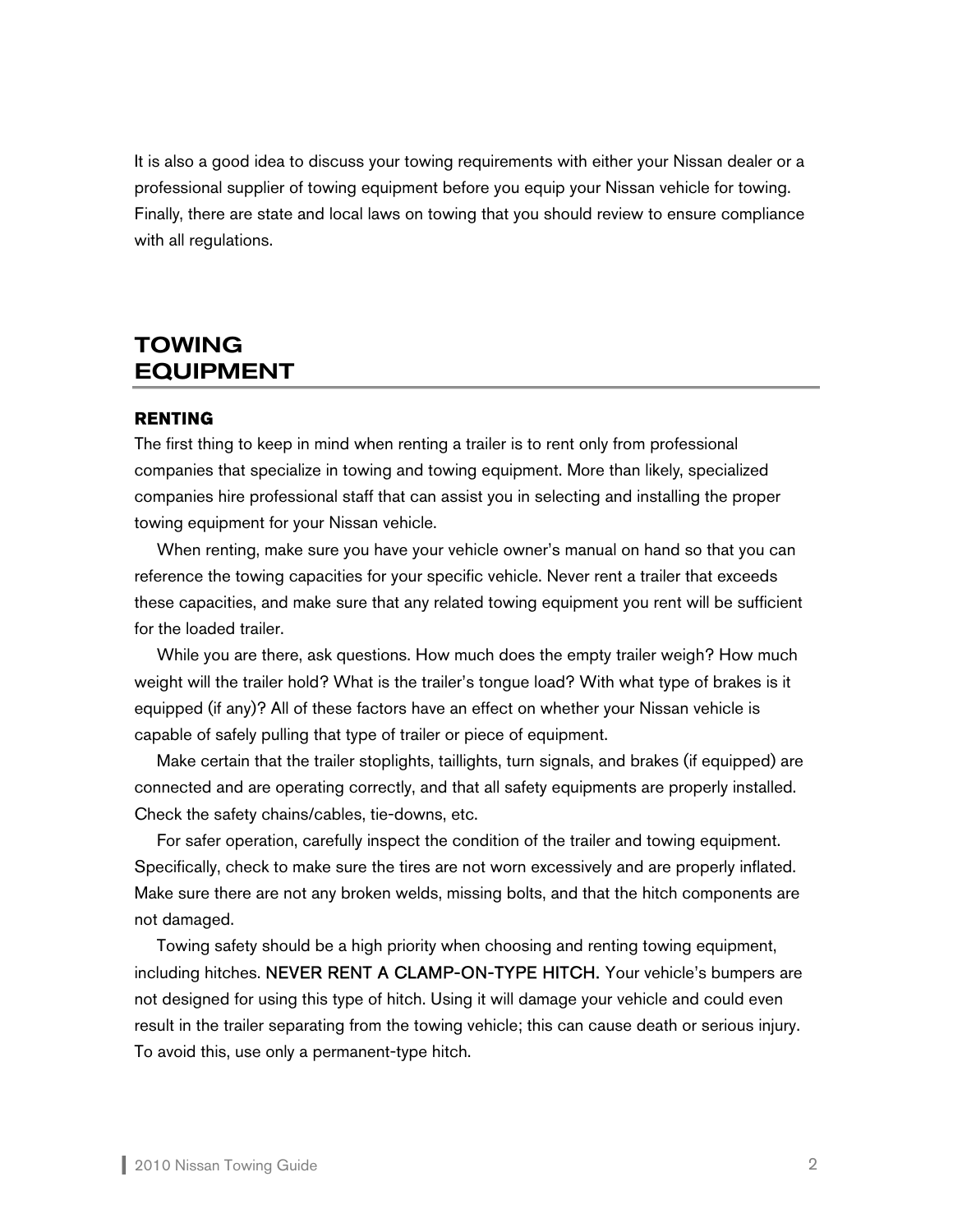#### **PURCHASING**

If you are buying a travel or boat trailer, be sure that your Nissan vehicle has the towing capacity to pull it. See the SPECIFICATIONS section of this guide or refer to your vehicle owner's manual for detailed information regarding the towing capacity of your specific vehicle. Your vehicle owner's manual should ALWAYS be referenced before making any towing decisions.

 Naturally, you will want to buy the highest-quality equipment you can find for maximum towing safety. And if you plan to tow often, consider convenience. Quick-disconnect trailer light connectors and ratchet-type tie-downs, for example, make the job go faster and easier and are usually worth the extra small investment. Purchase towing items such as hitches and hitch balls only from your Nissan dealer or a professional supplier of towing equipment.

If you are intending to use your vehicle to tow a trailer you already own, you must ensure that your loaded trailer remains well within your vehicle's towing capacity as specified in the vehicle owner's manual. In addition, you should purchase the right type, style, and class\* of hitch and towing equipment to properly adapt the trailer to your vehicle.

## WHAT IS RIGHT FOR YOU

#### **TYPES OF EQUIPMENT**

Towing requires a variety of equipment, and, depending upon the application, there can be several types or styles of each piece of equipment. Working with your Nissan dealer or a professional supplier of towing equipment, it should be relatively simple to determine the proper type of equipment for your specific vehicle given the intended application. This section explains the most common pieces of towing equipment available.

#### **HITCHES**

Whichever type of hitch you use, it should be firmly bolted to your vehicle, and should be of the appropriate weight class for the equipment you intend to tow. In addition, keep the following in mind:

• Do not modify the vehicle's braking or exhaust systems or its body structure/frame when installing the hitch.

\*See the SPECIFICATIONS section of this guide for equipment class information specific to your vehicle.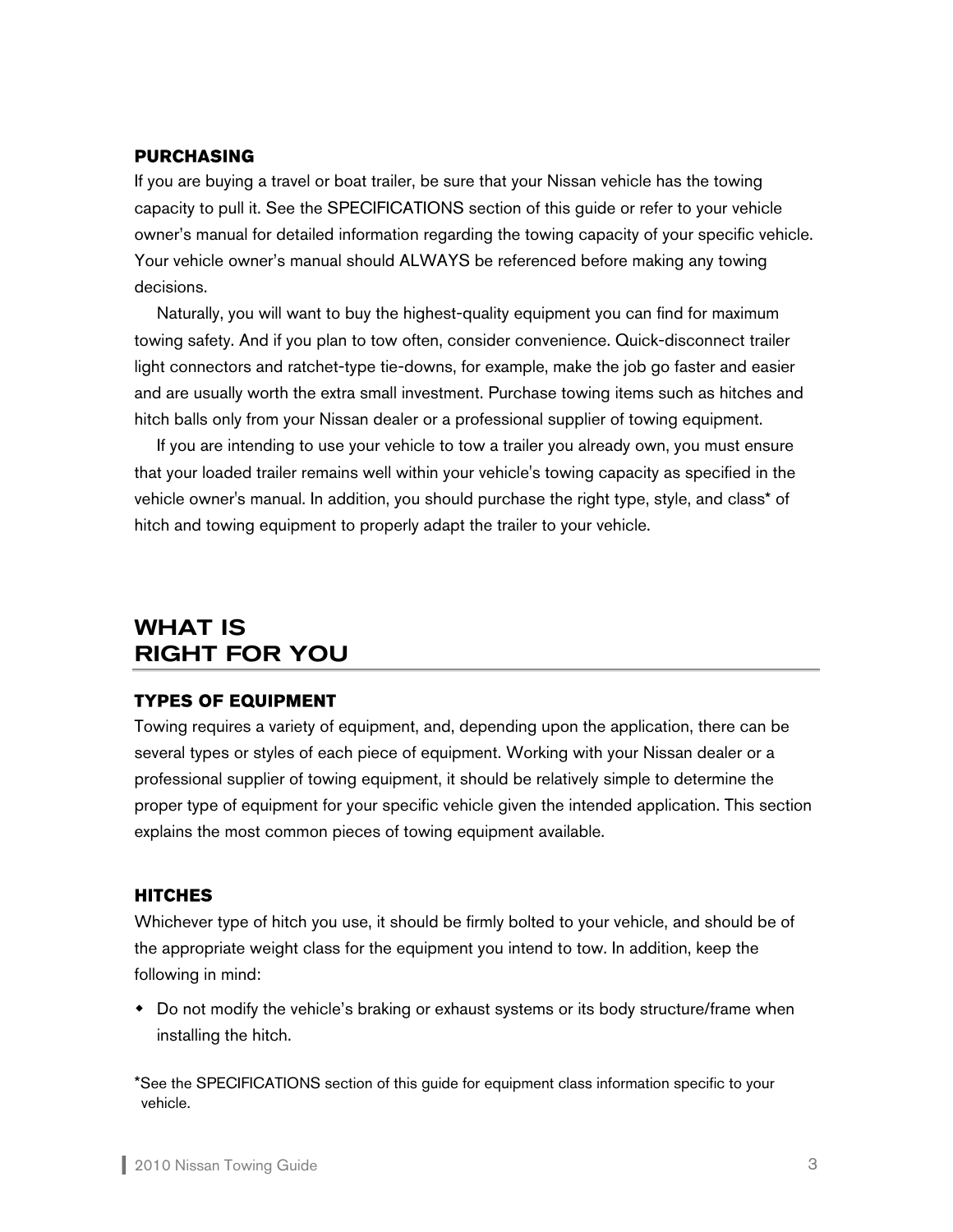- Installing an aftermarket hitch may affect the rear crash performance of your vehicle.
- Be sure that the hitch does not interfere in any way with the vehicle's impact-absorbing bumper.
- Regularly check to see that all hitch-mounting bolts are securely fastened.
- For receiver-type hitches using a ball mount, the ball mount should be removed when not towing.
- If you install a hitch yourself, remember that it must be securely attached to the frame or underbody, according to the manufacturer's instructions. Never attach a hitch or towing device to the vehicle axle housing. This may damage the housing, wheel bearings, wheels, or tires.

### **Hitch Types**

Bumper Hitch – This is a special reinforced bumper designed to accommodate a hitch ball.



Receiver Hitch – A receiver hitch is bolted directly to the vehicle structure for added strength and durability. Nissan bolt-on receiver hitches are designed specifically for Nissan vehicles and include the necessary reinforcements, with ample clearance around bumpers, frame members, etc. These hitches allow for the removal of the ball mount when not towing.

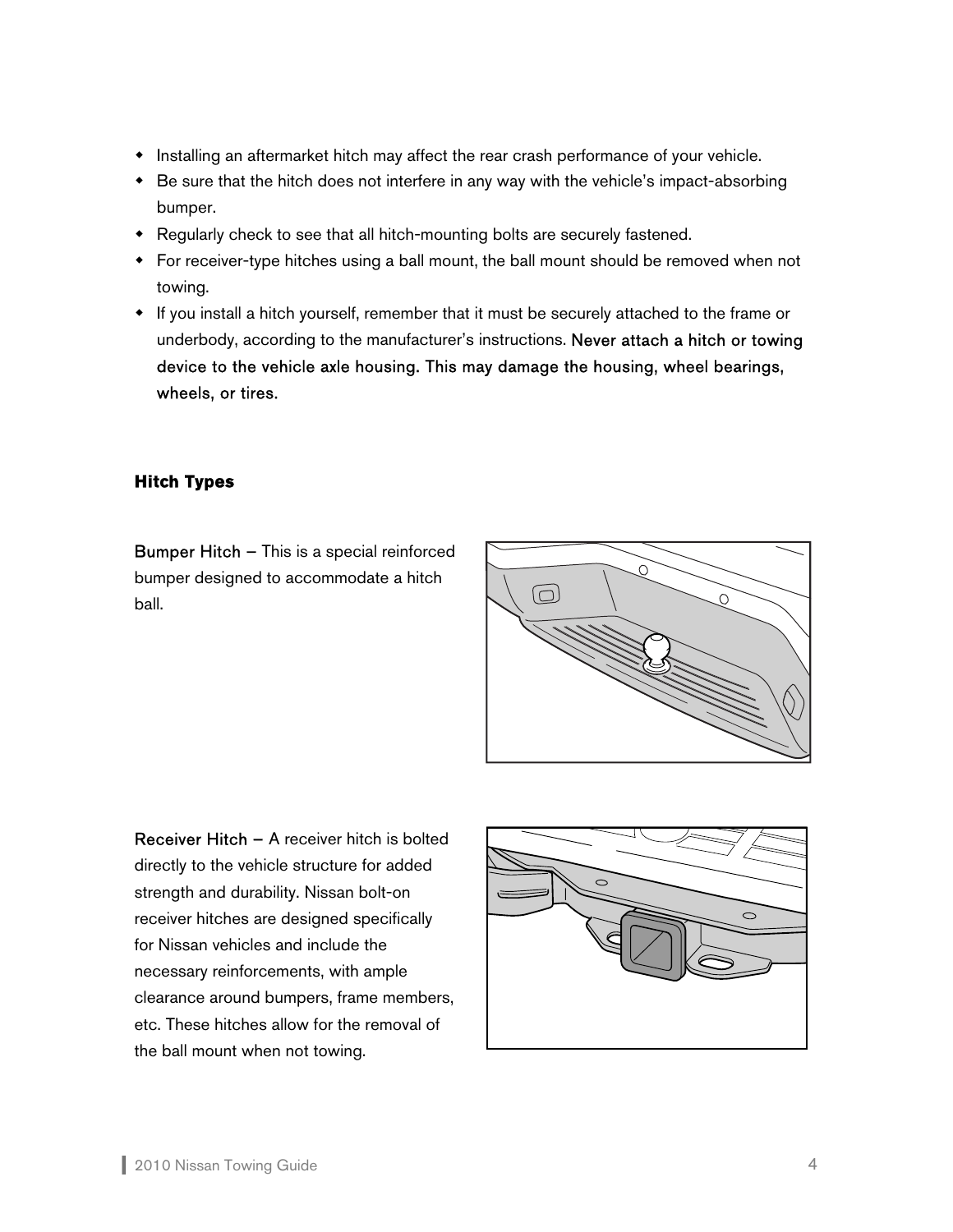Weight-Distributing Hitch System – This type of system uses a "load-leveling" or "equalizing" hitch. The weight-distributing feature helps shift trailer tongue weight to all trailer tires and the tow vehicle front tires.

For Armada, Frontier, and Pathfinder vehicles, a weight-distributing hitch ball mount (Class IV) is recommended if you plan to tow trailers with a maximum weight



over 5,000 lbs. This ball mount includes a  $2^{\frac{5}{16}}$  hitch ball rated for up to 10,000 lbs., and is available through your Nissan dealer.

NOTE – A weight-distributing hitch system may affect the operation of trailer surge brakes. If you are considering use of a weight-distributing hitch system with a surge brake-equipped trailer, check with the surge brake, hitch, or trailer manufacturer to determine if and how this can be done. Follow the instructions provided by the manufacturer for installing and using the weight-distributing hitch system.

Clamp-On Bumper Hitch – This is a temporary hitch that clamps onto the bumper assembly. DO NOT USE this type of hitch on any Nissan vehicle because using it may result in the trailer separating from the towing vehicle; this can cause death or serious injury. Use of this type of hitch can also damage the towing vehicle.

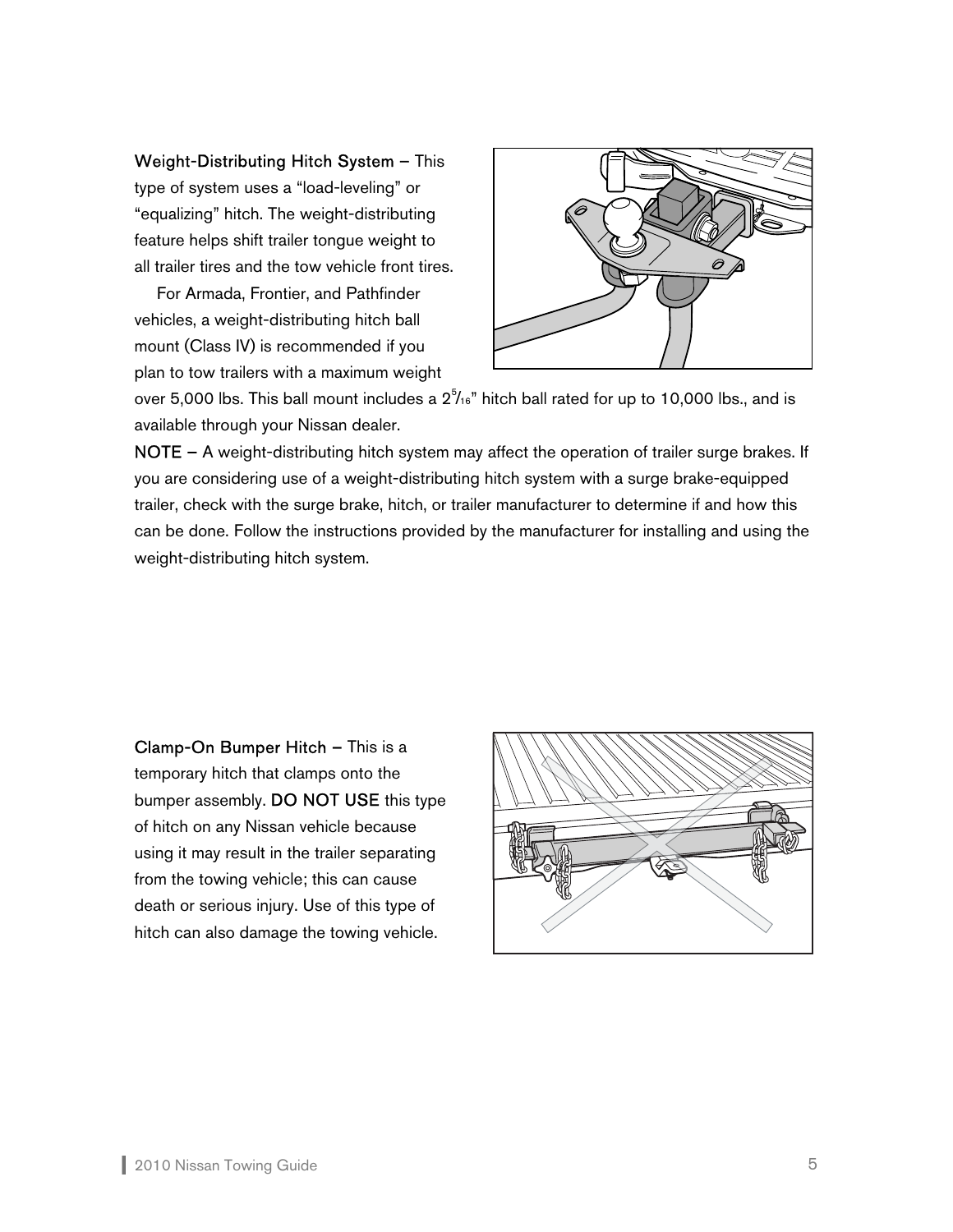#### 5th Wheel or Gooseneck Hitch –

Mounted in the bed of a pick-up and designed for heavy-duty applications, these types of hitches are not available from Nissan but can be purchased from a professional supplier of towing equipment.\*

A 5th wheel or gooseneck hitch is usually installed and adjusted to meet the requirements of a particular trailer, but two basic rules hold true in every case. First, the hitch should be mounted a minimum 2 inches forward of the rear axle centerline. Second, it should be securely attached directly to the truck frame. This installation should be done by professionals only, as it is very important to mount the hitch correctly to distribute the king pin load for the proper load carrying and sway control performance.





#### **BALL MOUNT**

A ball mount (also known as a drawbar) is a bar that holds a hitch ball and is inserted into a receiver-type hitch. Ball mounts come in a number of weight capacities (3,500 lbs., 5,000

lbs., etc.) and sizes  $(1^{\frac{1}{4}}, 2^{\degree}, \text{etc.})$ , and can be weight-distributing or non-weight-distributing.

#### **HITCH BALL**

A hitch ball is bolted through a ball mount or a hitch hole in the tow vehicle's rear bumper. The coupler on the trailer tongue attaches over the hitch ball.



\*At this time, Titan is the only Nissan vehicle approved for 5th wheel and gooseneck trailer towing. See your vehicle owner's manual for details.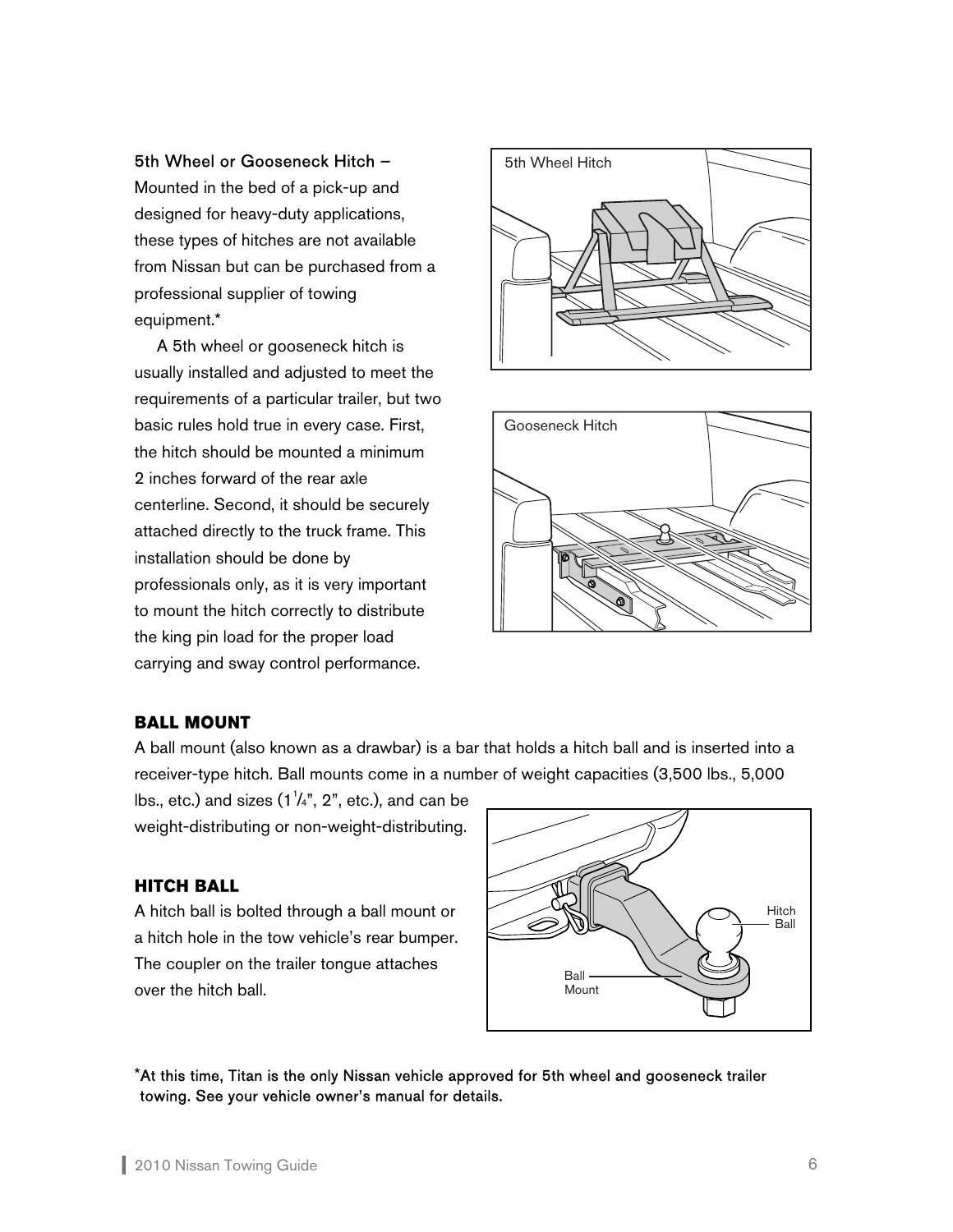Like ball mounts, hitch balls are available in a number of weight capacities and sizes. Always make sure the hitch ball selected has the proper shank diameter and weight rating for the ball mount as well as the coupler on your trailer. Using a 1 $^7\!/$ s" hitch ball in a 2" coupler, for example, could result in the trailer separating from the tow vehicle.

 The diameter of the hitch ball shank must be matched to the ball mount hole diameter. The shank should be no more than  $1/16$ " smaller than the hole.

 To keep the hitch ball in top condition, a simple maintenance routine is recommended. Coating it with light grease will minimize wear of both the coupler and hitch ball. Also, by removing the hitch ball when not towing, or by protecting it with a special cover, you will help prevent rust from forming on it.

#### **TRAILER TONGUE**

The tongue is the part of the trailer that extends forward to meet the tow vehicle, and it also carries the coupler assembly. Knowledge of the trailer tongue load (conventional trailers) and king pin load (5th wheel and gooseneck trailers) is critical as it can have a significant effect on the handling of the tow vehicle. See the SPECIFICATIONS section of this guide or refer to your vehicle owner's manual to view the maximum conventional trailer tongue load listed for your vehicle.

#### **SAFETY CHAINS/CABLES**

Always use suitable safety chains/cables between the tow vehicle and the trailer. If the hitch should break or become disengaged for some reason, these chains/cables will provide an emergency connection between the vehicle and the trailer.

 The chains/cables should be crossed under the trailer tongue and attached to the hitch or vehicle frame. Crossing the chains/cables under the tongue will help prevent the tongue from hitting the ground should the trailer become disconnected. Be sure to leave enough slack in the chains/cables to turn corners without binding; however, note that excessive slack



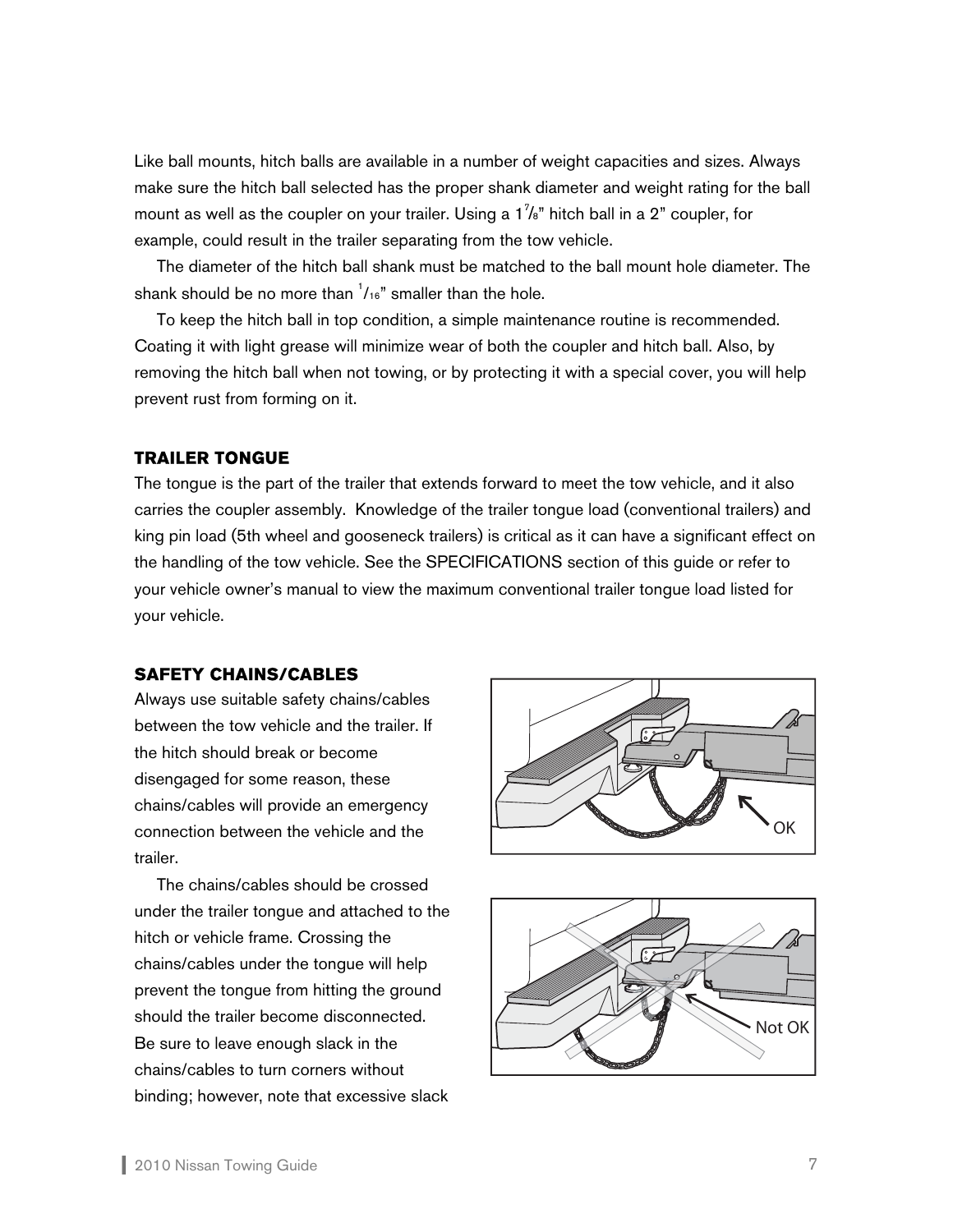will allow the chains/cables to drag on the ground.

Do not use S-hooks for attaching, as they may become un-hooked and are illegal in many states. To avoid damage to the bumper and chains/cables when making a sharp turn, do not attach the chains/cables too close to the coupler. Consult your trailer manufacturer for the proper location of the chain/cable attachment to the trailer.

#### **REAR VIEW MIRRORS**

In many cases, a trailer can block your rear vision when you are using only the standard Nissan rear view mirrors. These mirrors were not designed for towing. "Extended" mirrors specifically designed for trailer towing should be used when your rearward vision is obstructed. Before using these mirrors, make certain that they comply with state and local regulations. Telescoping Tow Mirrors are available as an accessory for Armada. Contact your Nissan dealer for details.

#### **BREAKAWAY SWITCH**

On a trailer with electric brakes, a breakaway switch can automatically activate the trailer brake system if the trailer becomes separated from the tow vehicle. Should the trailer become detached, a breakaway switch may help prevent the trailer from wandering into another lane.

 A breakaway switch relies on the power of a trailer battery, so make sure it is not discharged. Never use the breakaway switch to "park" the trailer on a grade. The battery would eventually discharge and release the brake, allowing the trailer to roll. Be sure to leave enough slack in the tether on the breakaway switch to turn corners without binding. If you do not, the electric trailer brakes will lock-up and not release. See your trailer manufacturer for proper installation of a breakaway switch that is compatible with your trailer braking system.

#### **TRAILER LIGHTS**

Trailer lights should comply with all applicable federal, state, and local regulations, and should be in proper working order at all times. A trailer's taillights, stoplights, and turn signal lights must be wired into the tow vehicle's electrical system.\*

Most trailers operate on a four-wire system in which the stoplights and turn signal lights utilize the same wire. All Nissan vehicles have separate wires for the stoplights and turn signal lights, therefore a device called a "converter" is needed.\*\* Specifically, a "powered converter"

<sup>\*</sup>Vehicles equipped with LED taillights require that wiring be connected at a specific location. For assistance in hooking up trailer lights, contact your Nissan dealer or a professional supplier of towing equipment.

<sup>\*\*</sup>Armada, Frontier, and Pathfinder vehicles are pre-wired for trailer lighting and do not require a converter.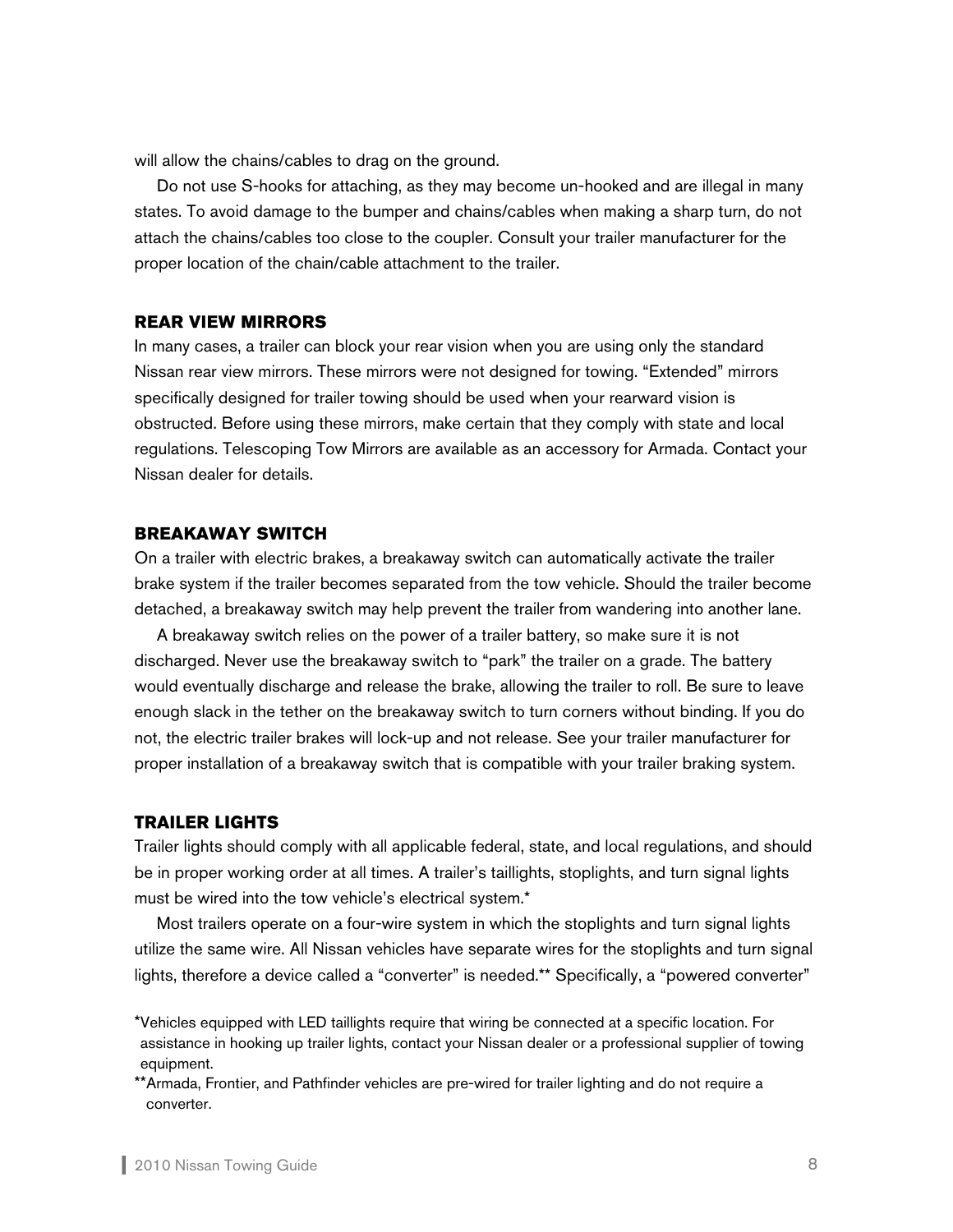must be used, as a converter of this type creates only minimal additional electrical demand (draw) on the vehicle lighting circuits, which helps to ensure protection for the vehicle's sensitive electronics.

Always check for correct operation of the taillights, stoplights, and turn signal lights every time you connect a trailer for towing. Never replace vehicle fuses with fuses of a higher amperage rating than the original.

NOTE – Improper or poor quality trailer harness wiring may affect your vehicle's electrical system. Use only a Nissan approved wiring harness, or consult your dealer or a professional supplier of towing equipment for compatible equipment.

#### **BRAKES**

As with hitches, several types of braking systems are available. Most states require a separate braking system on trailers with a loaded weight above a specific amount, therefore you should check to ensure you comply with all regulations. Have a professional supplier of towing equipment demonstrate proper brake function testing.

### NOTE – Never connect a hydraulic trailer brake system directly to the vehicle hydraulic brake system.

Surge Brakes – The surge brake actuator is mounted on the trailer tongue with a hydraulic line running to each trailer wheel. Surge brakes are activated by the trailer pushing against the hitch ball when the tow vehicle is braking. Hydraulic surge brakes are common on rental trailers and some boat trailers. In this type of system, there is no hydraulic or electric connection for brake operation between the tow vehicle and the trailer.

Electric Trailer Brakes – Electric braking systems are activated by an electronic signal sent from a trailer brake controller (special brake-sensing module). If electric trailer brakes are used, Nissan recommends all-electronic actuation because with this system it will not be necessary to tap into the tow vehicle's hydraulic system.

For your convenience, Armada, Frontier, and Pathfinder vehicles are pre-wired to accommodate most popular electric trailer brake controllers. A wiring harness\* is either included with your vehicle or available from your Nissan dealer. This harness provides electric trailer brake controller input and output connections to the vehicle wiring. See a professional supplier of towing equipment for electric trailer brake controller availability.

<sup>\*</sup>See the SPECIFICATIONS section of this guide for wiring harness information specific to your vehicle.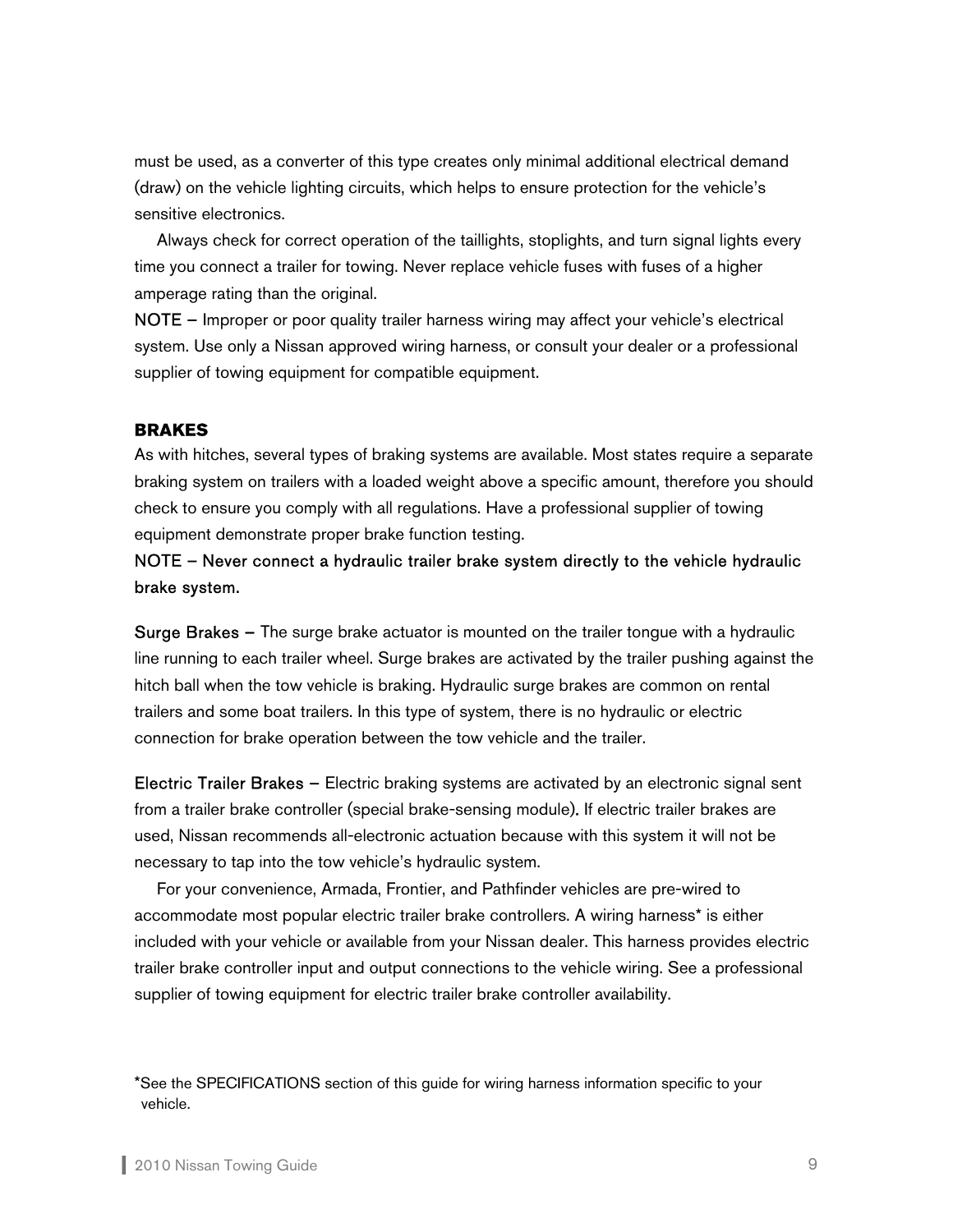NOTE – Improper or poor quality trailer harness wiring may affect your vehicle's electrical system. Use only a Nissan approved wiring harness, or consult your dealer or a professional supplier of towing equipment for compatible equipment.

#### **SWAY CONTROL DEVICE**

Sudden maneuvers, wind gusts, and buffeting caused by other vehicles can affect trailer handling. Sway control devices may be used to help control these effects. If you choose to use one, contact a reputable trailer hitch supplier to make sure the sway control device will work with the vehicle, hitch, trailer and the trailer's brake system. Follow the instructions provided by the manufacturer for installing and using the sway control device.

#### **GENUINE NISSAN PARTS AND ACCESSORIES**

Whether you will be towing occasionally or on a regular basis, Nissan offers a full range of Genuine Nissan Parts and Accessories to help you tow with confidence.

 Every accessory is thoroughly tested and inspected for fit and workmanship. Therefore, you can be certain that every item is designed to be compatible with the standard features of your vehicle and designed to assist you with your towing needs.

 Contact your Nissan dealer for more information on accessories or towing-related parts for your Nissan vehicle.

## PREPARING YOUR VEHICLE

#### **BREAK-IN AND MAINTENANCE SCHEDULE**

Nissan recommends that you allow a sufficient "break-in" (500 miles) of both the engine and drivetrain before towing with your new Nissan vehicle. In addition, for the first 500 miles that you tow a trailer, do not drive over 50 mph and do not make starts at full throttle.

 Keep in mind, too, that towing places higher demands and added loads on vehicle components, so more frequent maintenance is called for. Your Nissan Service & Maintenance Guide provides the accelerated maintenance schedule for towing purposes. Engine oil, filter, transmission oil, and possibly other fluids should be changed more frequently when towing.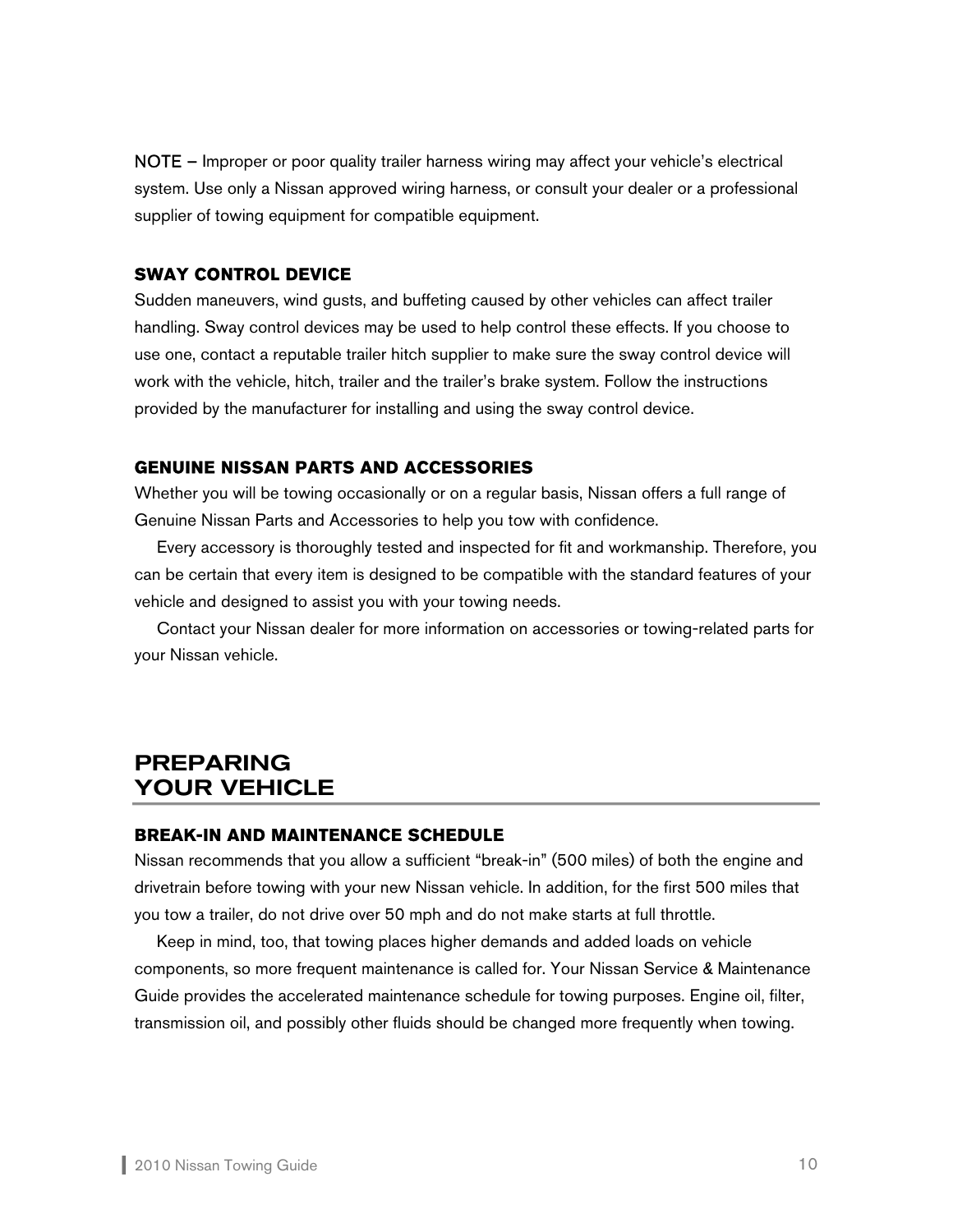#### **MEASURING VEHICLE WEIGHT**

The key to safe, efficient towing has to do with weight. Your vehicle  $-$  SUV, crossover, truck or passenger car  $-$  is capable of carrying and towing only a certain amount of weight. You must compare your vehicle's tow weight ratings with the combined weight of the vehicle, trailer, and their contents. This will help ensure that the total weight does not exceed any of your vehicle's tow weight ratings.

There are four weights to consider when towing:

- Gross Vehicle Weight
- Gross Axle Weight (Front and Rear)
- Gross Combined Weight
- Trailer Tongue/King Pin Load

These ratings are based upon normal highway driving and may be reduced if operating in reduced-traction situations, for example, slippery boat ramps.

NOTE – Attempting to tow loads greater than the GVWR, GAWR, GCWR, and/or the trailer tongue/king pin load specified could adversely affect vehicle handling, braking, and performance. Damage to your vehicle resulting from overloading may not be covered by your vehicle warranty.



#### **GROSS VEHICLE WEIGHT (GVW)**

The Gross Vehicle Weight (GVW) is the total weight of the vehicle, plus passengers, cargo, fuel, hitch, trailer tongue/king pin load, and any optional equipment.

 The best way to determine the GVW is by having the vehicle — loaded and ready to tow — weighed at a public scale. To that figure, add the combined weight of all passengers. Then, add the trailer tongue/king pin load to determine the approximate GVW. The GVW you come up with must not exceed the Gross Vehicle Weight Rating (GVWR) for your vehicle.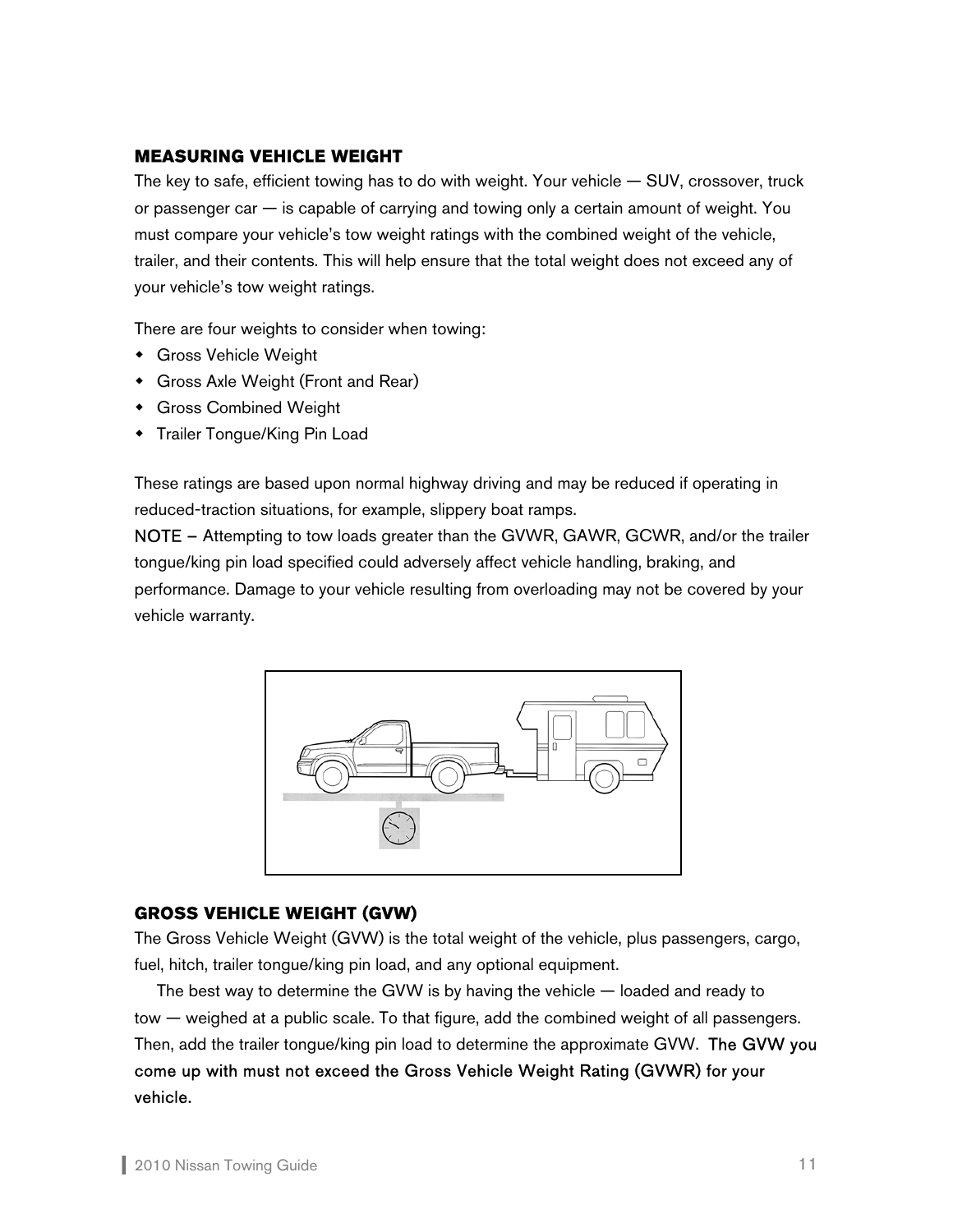On all Nissan vehicles, the GVWR is shown on the Federal Motor Vehicle Safety Standard (F.M.V.S.S.) certification label located in the driver's-side door area.

 To avoid overloading the vehicle, be sure to include the trailer tongue/king pin load as a part of the cargo when determining how much weight can be safely carried inside the vehicle. The weight of the roof rack cargo should also be included.





#### **GROSS AXLE WEIGHT (GAW)**

The Gross Axle Weight (GAW) is the maximum weight each axle (front and rear) is designed to safely carry.

 To determine the GAW, load the vehicle as you would for towing and attach the loaded trailer. At a public scale, with the loaded trailer attached, place only the tow vehicle front wheels on the scale to determine the actual front axle GAW. To obtain the rear axle GAW, place all four tow vehicle wheels on the scale. From that figure, subtract the front GAW and you will have the rear GAW amount.

The GAW you come up with must not exceed the Gross Axle Weight Rating (GAWR) for your vehicle. On Nissan vehicles, the GAWR for both axles is listed on the F.M.V.S.S. certification label.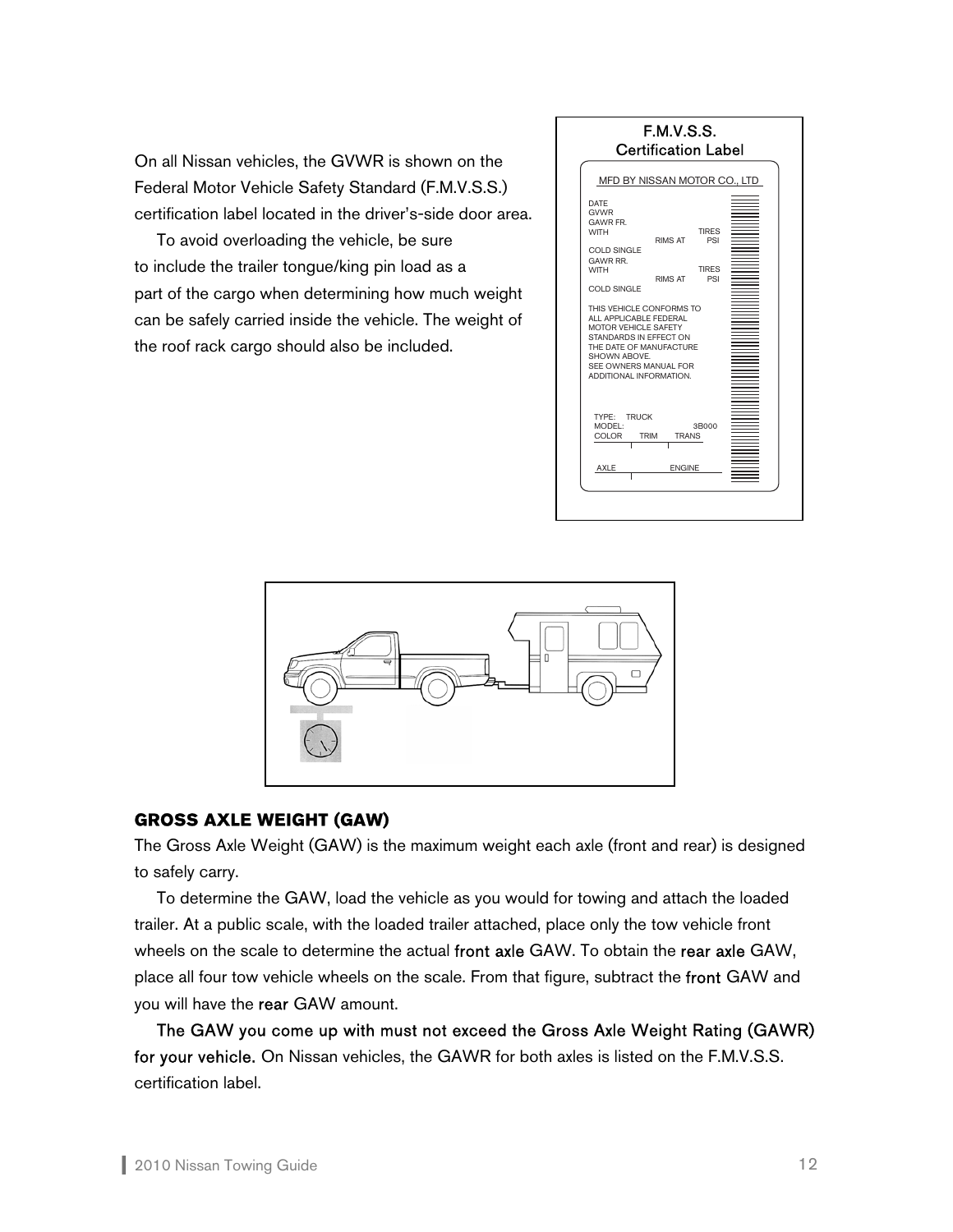

#### **GROSS COMBINED WEIGHT (GCW)**

The Gross Combined Weight (GCW) is the total weight of the tow vehicle with all passengers, cargo, and fuel, plus the total weight of the trailer and all its cargo.

 To determine the GCW, simply weigh your vehicle when fully loaded and ready to tow, and add in the weight of the loaded trailer.

The GCW you come up with must not exceed the Gross Combined Weight Rating (GCWR) for your vehicle. See the SPECIFICATIONS section of this guide or refer to your vehicle owner's manual to view the GCWR listed for your vehicle.

#### **TRAILER TONGUE/KING PIN LOAD**

The amount of weight pressing down on the tow vehicle hitch is called *trailer tongue load* (conventional trailer) or *king pin load* (5th wheel and gooseneck trailers).

To measure trailer tongue/king pin load, place the tongue of the trailer on a scale when the

trailer is not attached to the vehicle. A separate vehicle jack — not the trailer jack should be used, as the location of the trailer jack is rearward of the trailer tongue and will not give you an accurate measurement of the true tongue/king pin load. Make sure the vehicle jack is placed directly under the



trailer tongue coupler, and the tongue is set at the height/level of the tow vehicle hitch.

 For proper handling, you must keep conventional trailer tongue load between 10-15% of the actual trailer weight, within the limits of the maximum trailer tongue load allowable.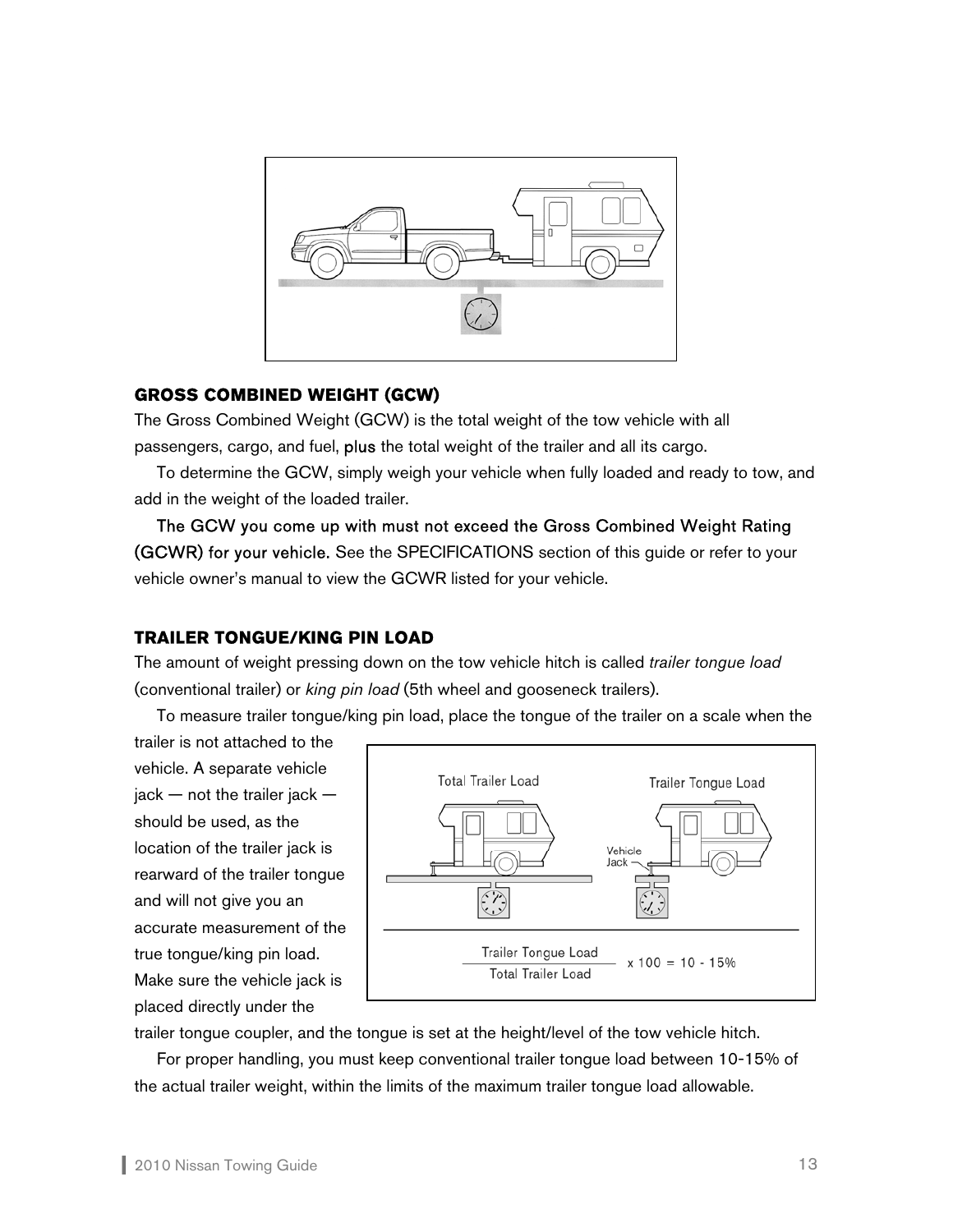For example, to determine the proper trailer tongue load for a 1,500-lb. trailer, multiply the weight of 1,500 lbs. by 10% to arrive at a figure of 150 lbs. 5th wheel and gooseneck trailer king pin load must be kept between 15-25% of the actual trailer weight, within the limits of the king pin load allowable.

 Some trailer types may require different trailer tongue loads for safe towing. Always follow the trailer manufacturer's recommendations for proper trailer set-up and trailer tongue load. Keep the trailer tongue load within the maximum trailer tongue load allowable. Additionally, make sure the vehicle has the payload capacity available for the trailer tongue load.

 See the SPECIFICATIONS section of this guide or refer to your vehicle owner's manual to view the maximum conventional trailer tongue load listed for your vehicle.

NOTE – The vehicle weight ratings (GVWR, GAWR, GCWR, etc.) must not be exceeded, regardless of trailer or hitch type.



#### **HITCH & TRAILER HEIGHT**

It is important that your trailer floor and tongue ride as level as possible. This will help prevent over-angling, bottoming-out, and improper load transfer. Therefore, the hitch or trailer tongue must be adjusted during the initial vehicle/trailer fit-up to ensure a level ride. Ball mounts are available in different configurations to adjust the hitch ball height.

#### **TIRE PRESSURE**

When towing a trailer, increase the tow vehicle tire pressures to the recommended cold specifications. You will find these figures in the vehicle owner's manual and on the tire pressure chart located in the vehicle. Trailer tire condition, size, load rating, and inflation pressure must be in accordance with the trailer and tire manufacturer's specifications.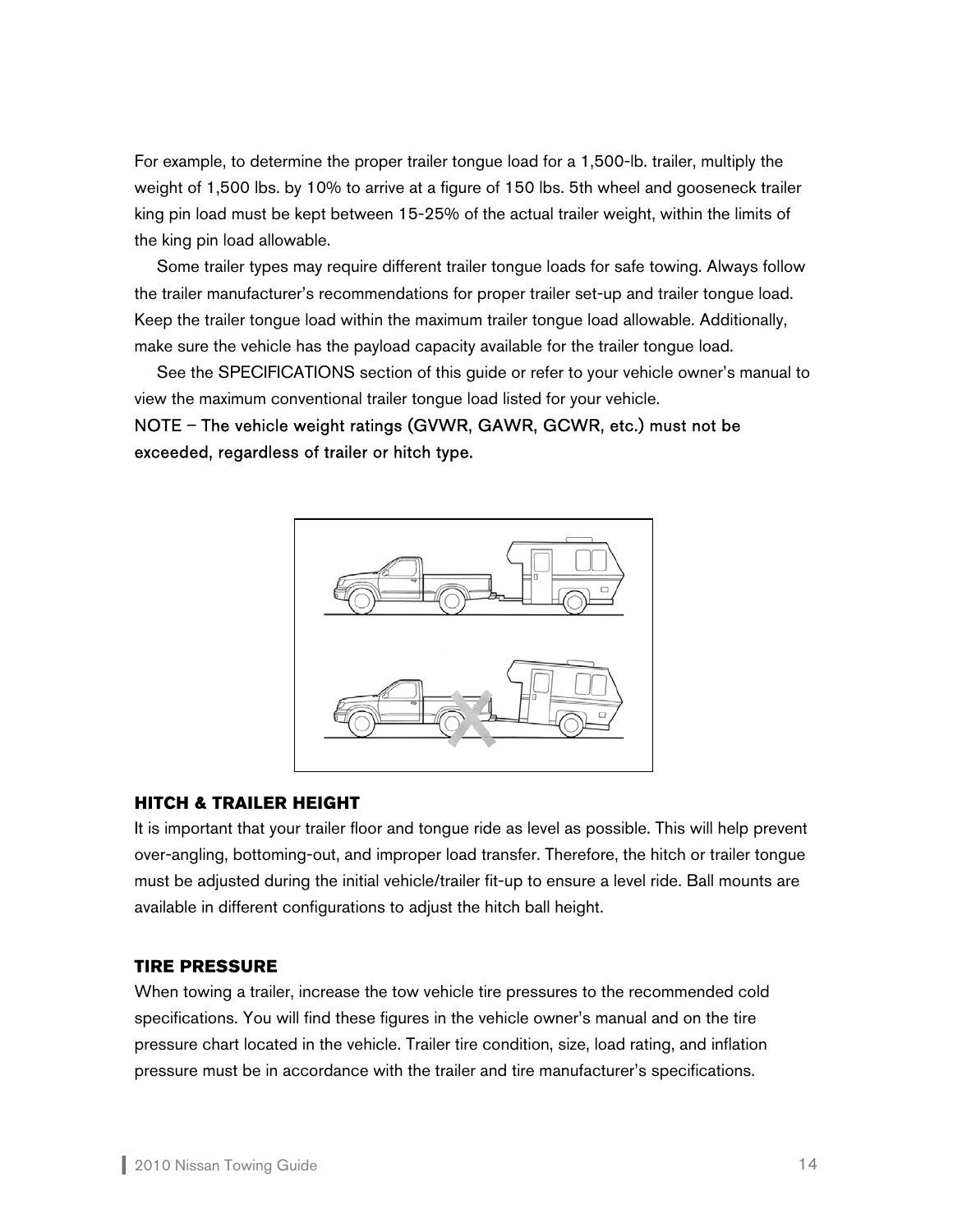## TOWING **SAFETY**

Towing can significantly alter the handling and performance characteristics of your vehicle. Plus, it puts increased strain on the engine and drivetrain. Therefore, it is always a good idea to approach towing from the standpoint of safety — whether you are purchasing equipment or actually pulling the trailer.

Always make sure your vehicle's towing capacity is adequate for the trailer you intend to tow. Buy or lease only quality equipment. In addition, be certain that you have all of the equipment needed for safe towing, such as safety chains/cables, electric trailer brakes, electric trailer brake controller, breakaway switch, and extended rear view mirrors.

 You should follow a more frequent maintenance schedule and check fluid levels, pressures, tire condition, etc., more often when on the road. See your vehicle owner's manual for details.

#### **LOADING YOUR TRAILER**

Taking the time to load and balance your trailer properly will improve overall handling and minimize the strain on your tow vehicle. Incorrectly loaded trailers tend to sway or swing from side to side, upsetting vehicle handling. Careful loading and balancing can help eliminate these problems.

 As mentioned earlier, conventional trailer tongue load must fall between 10-15% of the total trailer weight, or within the limits of the maximum trailer tongue load specified by the trailer manufacturer. King pin load — if using a 5th wheel or gooseneck trailer — must be between 15-25% of the total trailer weight.

Excessive tongue/king pin load can actually push down the vehicle in back, lifting the front wheels to a point where traction, steering response, and braking are severely reduced. Insufficient tongue/king pin load can cause instability, which may lead to "tail wagging" or jackknifing.

With this in mind, proper loading is extremely important. When loading a trailer, 60% of the total cargo weight should be positioned in the



front portion of the trailer and 40% in the back. Then, the load should be adjusted until the proper tongue/king pin load ratio is achieved.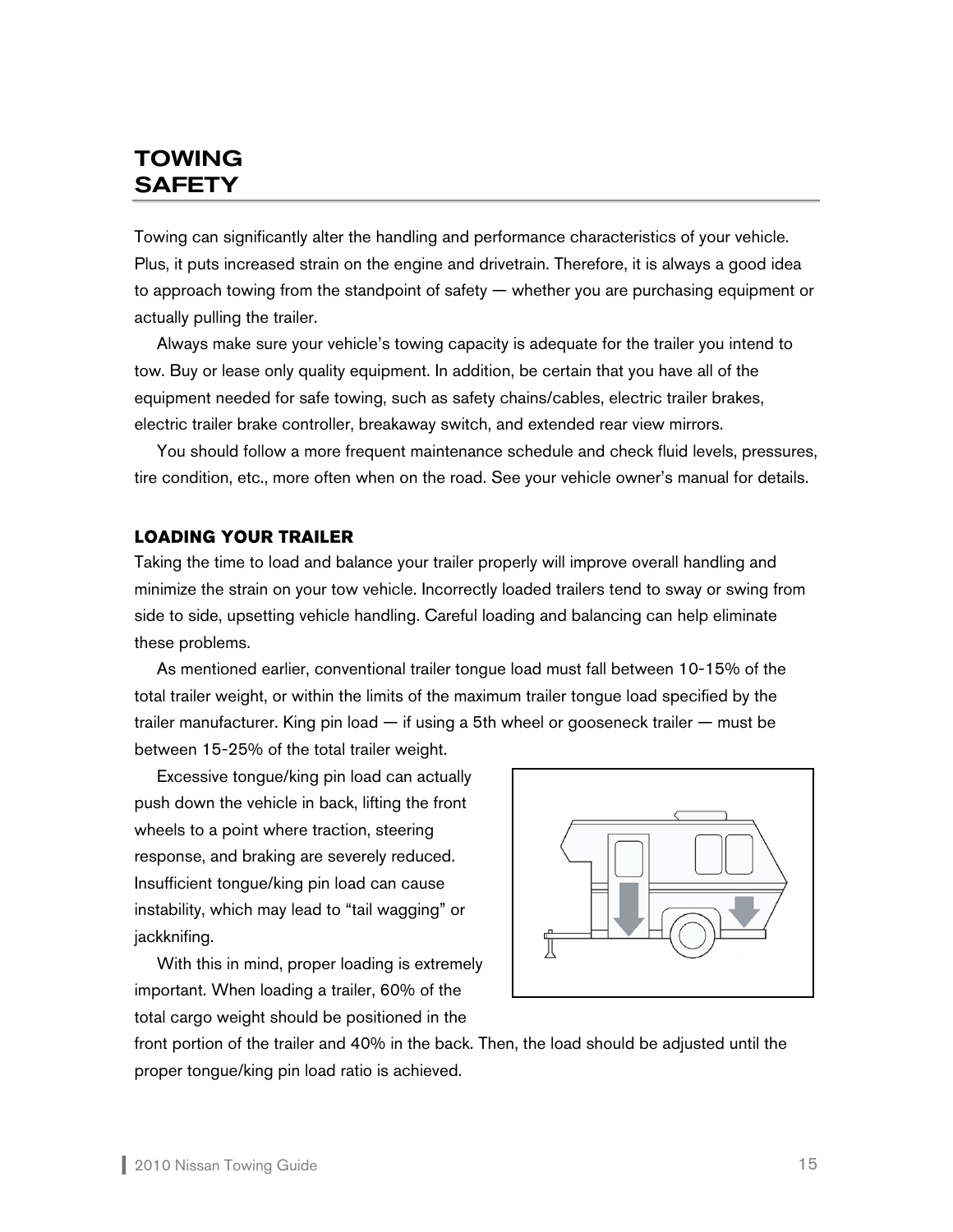The trailer load should be balanced equally from side-to-side. Unequal side-to-side loading can negatively affect handling and braking. Once in place, all cargo should be firmly secured to prevent shifting. If the load should shift abruptly during braking or cornering, it could quickly affect the handling of your vehicle and cause a very unsafe situation.



Finally, do not carry flammable materials, such

as gasoline, in your trailer. In the event of an accident, an explosion or fire could occur.

#### **ENSURING VEHICLE/TRAILER STABILITY**

Improper loading, excessive or insufficient trailer tongue/king pin load, overloading, excessive trailer weight, poorly designed trailer suspensions, crosswinds, and poor maintenance are all things that can affect the stability of your vehicle and trailer combination.

If swaying does occur, check the cargo load for proper balance and distribution to ensure proper trailer tongue/king pin load. In addition, check the condition of the suspension and shocks, as well as the tires, tire pressures, and wheel bearings on both the tow vehicle and the trailer.

 If the swaying continues and your trailer is suitably balanced and within the towing capacity limits of your vehicle, discontinue towing and consult your Nissan dealer or trailer manufacturer to determine the problem.

### **VEHICLE SPEED**

Please note that some states have specific regulations and speed limits for vehicles that are towing trailers. Remember to reduce your speed in unsafe or less-than-ideal road conditions or weather. When towing a trailer, braking distances increase while handling agility decreases. Always leave yourself an extra margin of distance to respond to emergency situations.

### **PASSENGERS**

Never allow passengers to ride inside a trailer while it is being towed. Not only is this unlawful in most areas, passengers could be seriously injured during sudden trailer movement or in an accident. In addition, trailers may allow fumes from the tow vehicle to leak inside. This could result in carbon monoxide poisoning from the engine exhaust.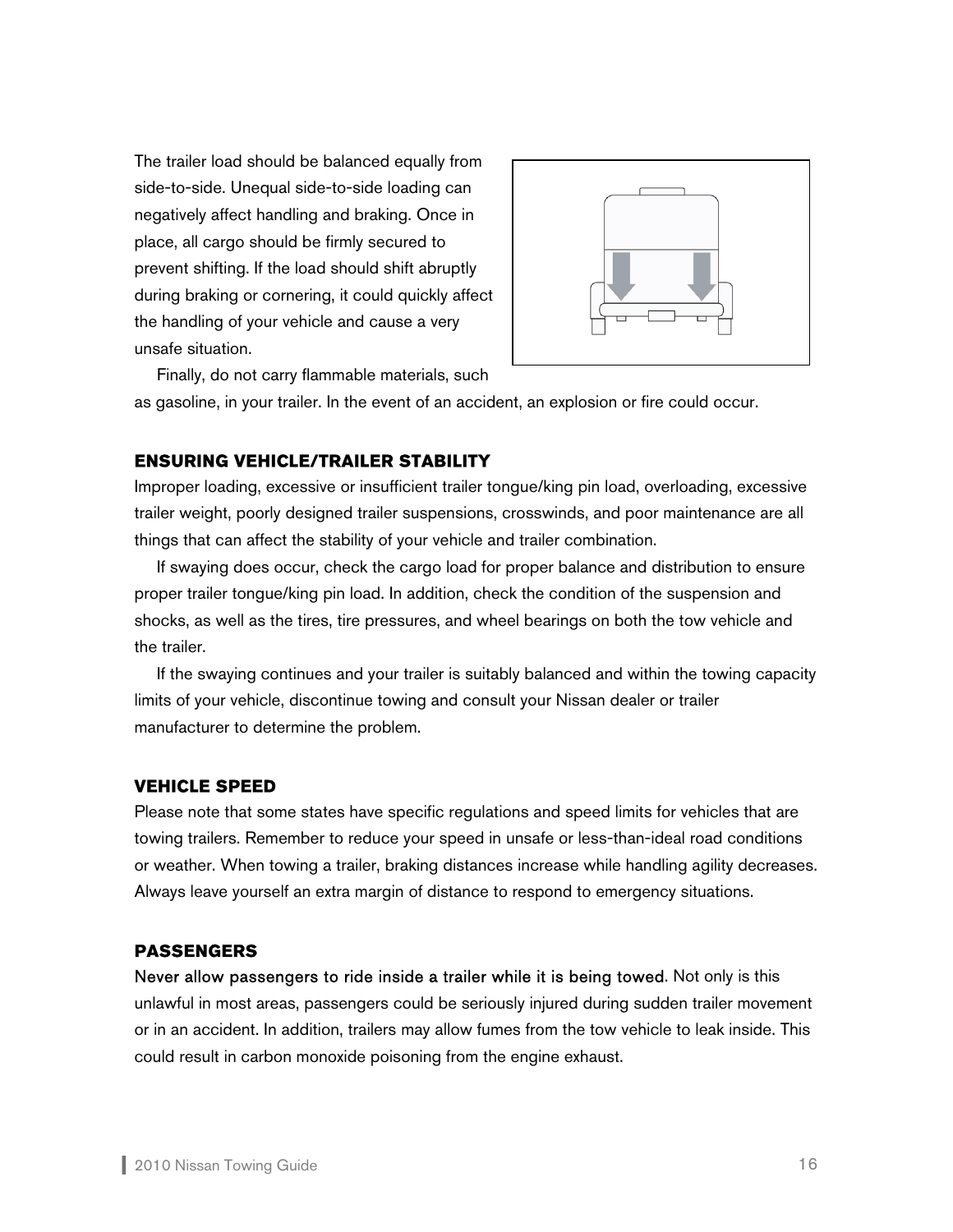#### **VEHICLE MODIFICATIONS**

Vehicle modifications — beyond those required for proper hitch installation, wiring hook-up, and necessary cooling system upgrading — are not recommended for any Nissan vehicle being used for towing purposes. Changes to the drivetrain, suspension, exhaust systems, frame structure/unibody, or other vehicle components are not necessary for towing within the limits described in this guide. These changes may diminish the reliability and longevity of your vehicle and possibly void warranty coverage.

#### **TOOL KIT**

When towing, bring tools including flares, a flashlight, emergency reflectors, jumper cables, extra fuses, extra radiator coolant, oil, and easily replaced spare parts such as taillight bulbs. You should also carry spare tires for your tow vehicle and trailer, as well as a jack suitable for use on the trailer. Be aware that not all automotive jacks can be used safely on a trailer.

#### **BEFORE STARTING OUT**

Before starting out on a trip, make one last inspection of the tow vehicle and the trailer. Are the tire pressures correct? Are the safety chains/cables securely in place? Is the cargo tied down securely? Do all the lights work? Is the coupler properly attached over the hitch ball and secured using a locking pin? Is the breakaway switch hooked up and functioning properly? Are vehicle and electric trailer brakes working properly?

 Make a checklist of key items to be inspected. When towing, vehicle engine oil, transmission oil, and coolant should always be checked before starting out. Finding a potential problem while in your driveway is better than discovering it miles from home.

## TOWING TIPS

If you have never towed a trailer before, be aware that it does take getting used to. To begin with, towing noticeably affects your vehicle's performance:

- $\bullet$  It will not accelerate as quickly  $-$  an important point to keep in mind when merging onto a highway.
- $\bullet$  It will not stop as quickly. Leave more room than usual between you and the traffic ahead, and brake sooner when coming to a stop.
- Abrupt maneuvering can unbalance the load and reduce the handling and stability of your tow vehicle. Plan ahead and make lane changes and turns smoothly.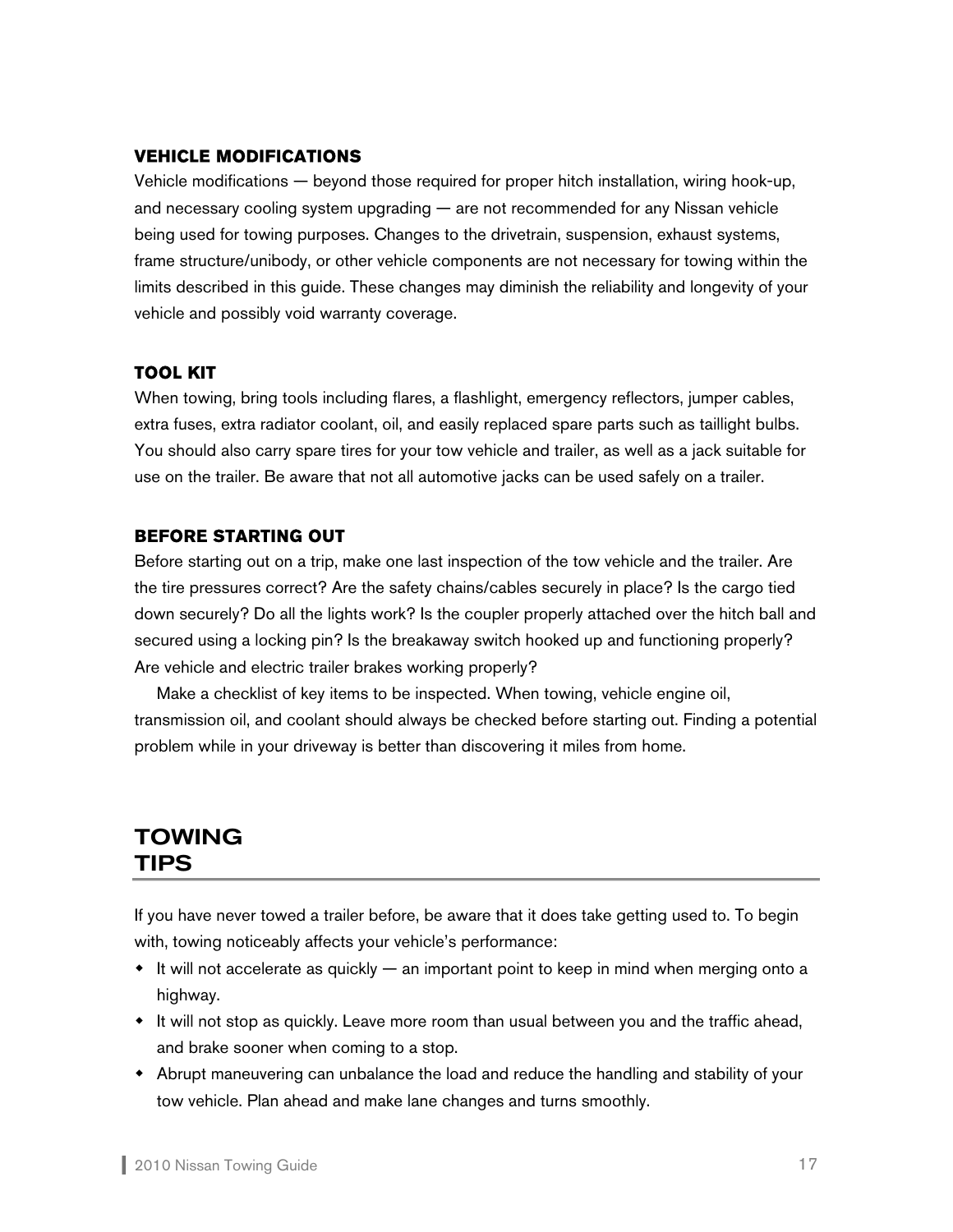If possible, before you actually hit the open road, practice towing in a large uncrowded area such as a stadium or shopping center parking lot. Become especially familiar with backing up a trailer — the maneuver many people find most difficult.

#### **BRAKE SOONER**

The combination of your tow vehicle and trailer obviously requires a greater distance to stop. A good rule of thumb to remember is that for each 10 mph of speed, allow yourself one tow vehicle and trailer length of distance between the front of your vehicle and the vehicle ahead.

 When braking, use firm but gradual pressure on the pedal rather than panic braking. Applying the brakes abruptly or with too much force can cause the trailer to skid or jackknife at its point of attachment with the vehicle. This, in turn, can throw the tow vehicle out of control. If equipped with an electric trailer brake controller, follow the recommended operational instructions.

#### **PASS CAREFULLY**

As mentioned in the introduction to this section, because of the added weight of the trailer, acceleration capability is reduced and you will require a longer distance to pass another vehicle. Be certain you have sufficient time and space to pass safely. Never attempt to pass on hills or when going around curves.

#### **CORNER MORE SLOWLY**

Know your vehicle and trailer capabilities. Entering a sharp corner too quickly or abruptly can "crack the whip," whereby the trailer can actually pull the tow vehicle off the road. Therefore, when approaching a relatively sharp corner, begin braking sooner than you would when not towing. Do your braking in a straight line prior to the corner, and turn smoothly into it. In addition, remember to make a wider turn than normal to ensure that the trailer safely clears the inside of the turn.

When towing a 5th wheel or gooseneck trailer, do not make sharp turns while driving or backing as the trailer may contact the vehicle and cause damage to both the trailer and vehicle. A special extended 5th wheel pin box or sliding hitch may be required to provide additional trailer-to-truck clearance for tight maneuvering.

#### **BACK UP WITH CAUTION**

Backing up with a trailer is a difficult maneuver. Steer with one hand at the bottom of the steering wheel. To turn the trailer to the left, first move the steering wheel to the left. To turn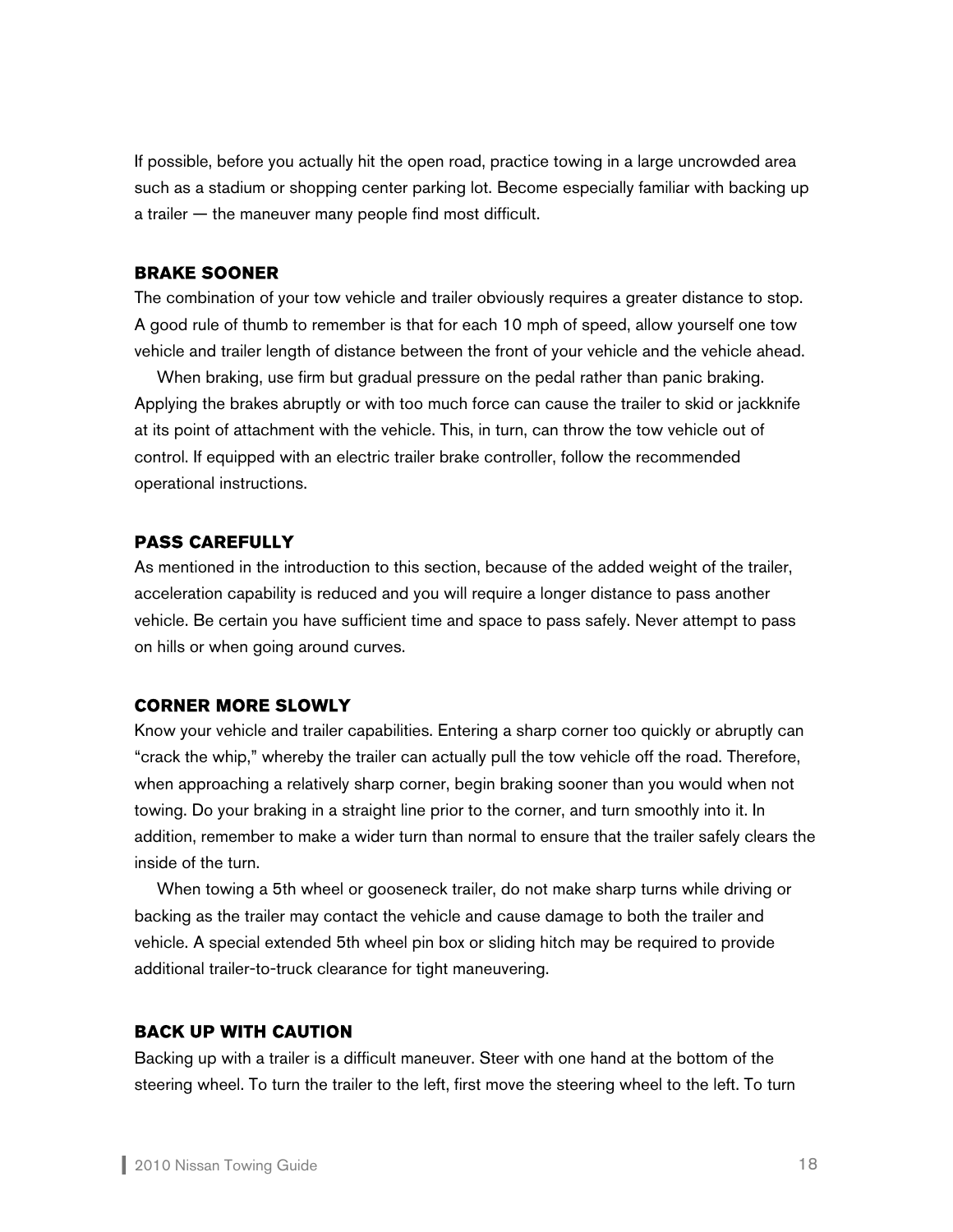the trailer to the right, move the wheel to the right. All movements of the wheel should be done in small increments. Of course, backing up should be done only at very slow speeds. For large trailers that obstruct your rearward vision, have someone outside the vehicle act as a "spotter" to guide you along.

#### **PARK SMART**

A tow vehicle and trailer can be an unwieldy combination in a small area, so always try to park where you will have a relatively easy time maneuvering. Once parked, always block the wheels on both the tow vehicle and the trailer.

 Parking on a slope is not recommended. If, however, you must park on a slope and your vehicle is equipped with an automatic transmission, there are some precautions you should take:

- Have someone block the wheels once the tow vehicle and trailer are in position and being held by the vehicle's brake.
- Next, apply the parking brake and only then move the gear lever into PARK. If you move the lever into PARK before blocking the wheels and applying the parking brake, it may be difficult to later shift out of PARK. Transmission damage may also occur.

#### **HIGH-ALTITUDE PERFORMANCE**

An engine will lose about 4% of its performance for every 1,000 feet above sea level that you travel. If you will be towing in high altitudes, it is a good idea to allow more time than usual due to the engine's reduced performance.

#### **TOW MODE (IF EQUIPPED)**

Tow Mode is recommended when towing a heavy trailer or hauling a heavy load, particularly in stop-and-go traffic, rolling terrain, or a busy parking.

 Driving the vehicle in Tow Mode may affect fuel economy and transmission/engine driving characteristics. See your vehicle owner's manual for additional information about Tow Mode.

#### **HILLS – UPGRADES**

As the incline increases, your vehicle  $-$  if equipped with an automatic transmission  $-$  is designed to automatically select the correct gear for the best towing comfort and performance. To maintain speed or avoid up and down shifts, manually shift to a lower gear as needed.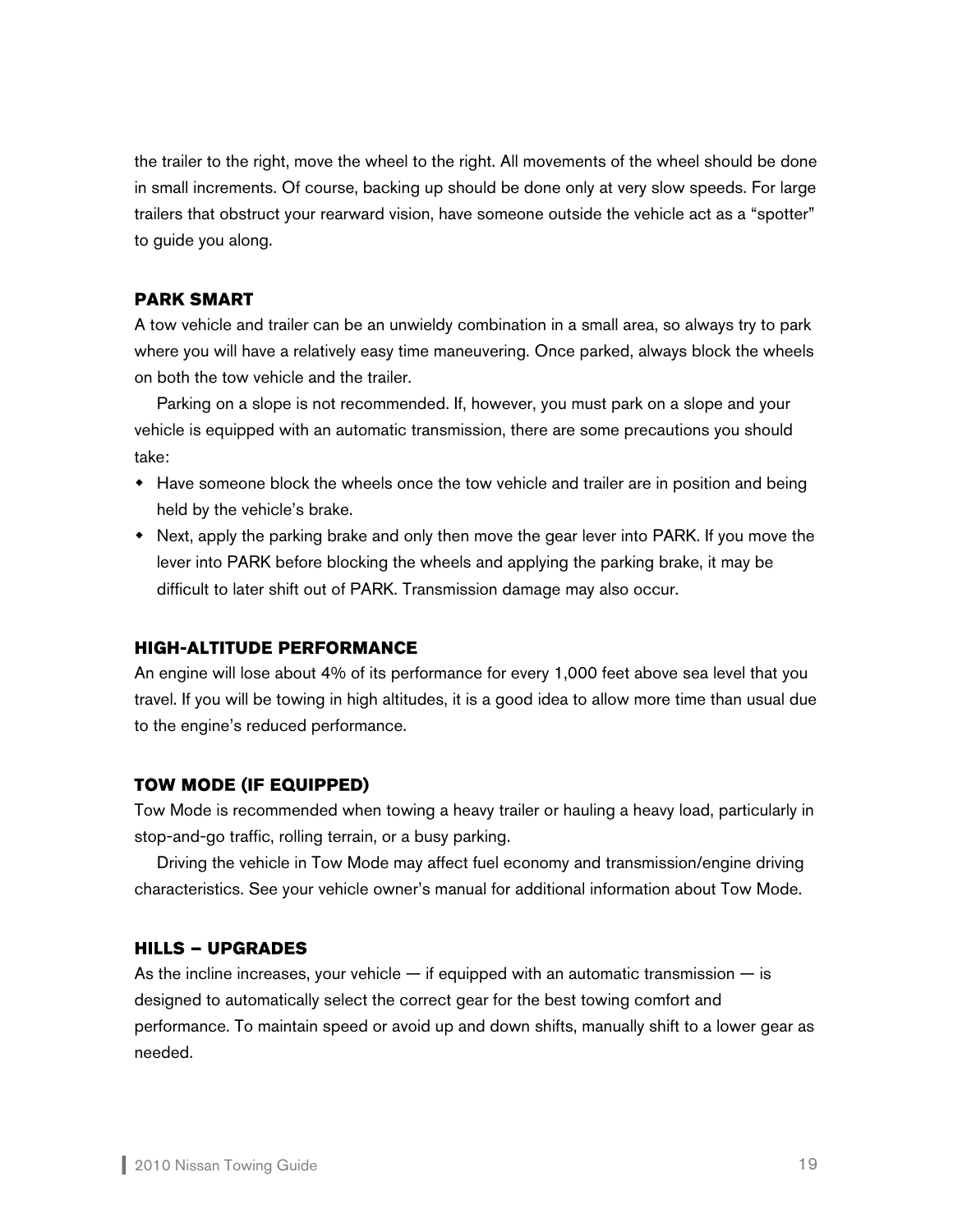The added weight of a trailer places an increased load on the engine and cooling system, so monitor your coolant temperature gauge and automatic transmission fluid temperature gauge (if equipped) carefully. At the first sign of overheating, pull to the side of the road. See IF YOUR ENGINE OVERHEATS later in this section for more information.

#### **HILLS – DOWNGRADES**

While going downhill, the weight of the trailer pushing on the tow vehicle may decrease overall stability. Therefore, to maintain adequate control, reduce your speed and shift to a lower gear. If your vehicle is equipped with Tow Mode, see your vehicle owner's manual for information about the use of this function.

Avoid long or repeated use of the brakes when descending a hill, as this reduces their effectiveness and could cause overheating. Shifting to a lower gear instead provides "engine braking" and reduces the need to brake as frequently.

#### **AUTOMATIC CRUISE CONTROL**

Do not use cruise control while towing a trailer.

#### **IF YOUR ENGINE OVERHEATS**

A moderate increase in engine operating temperature is normal when towing a trailer. If, however, the coolant temperature gauge reading is abnormally high, or if you are experiencing a significant loss of power, or if you hear unusual engine noises,\* the engine may be overheating and you should immediately take the following steps:

- 1. Pull your vehicle safely over to the side of the road, out of traffic. Apply the parking brake and move the gearshift lever to NEUTRAL (manual) or PARK (automatic). DO NOT STOP THE ENGINE.
- 2. Turn off the air conditioning and, after opening all the windows, turn the heater on to maximum hot and the fan to its highest speed. The heater core in your vehicle is just like a miniature engine radiator and will provide an extra cooling surface to help reduce engine temperature.
- 3. If the temperature does not drop or continues to increase, stop the engine immediately.
- 4. Being cautious of traffic, step out of the vehicle and, from a safe distance, look for steam underneath the engine. If you see steam or leaking coolant, stand clear to avoid being burned and shut off your engine immediately and allow it to cool. If there is no steam, open

\*See your vehicle owner's manual for additional indications that your vehicle may be overheating.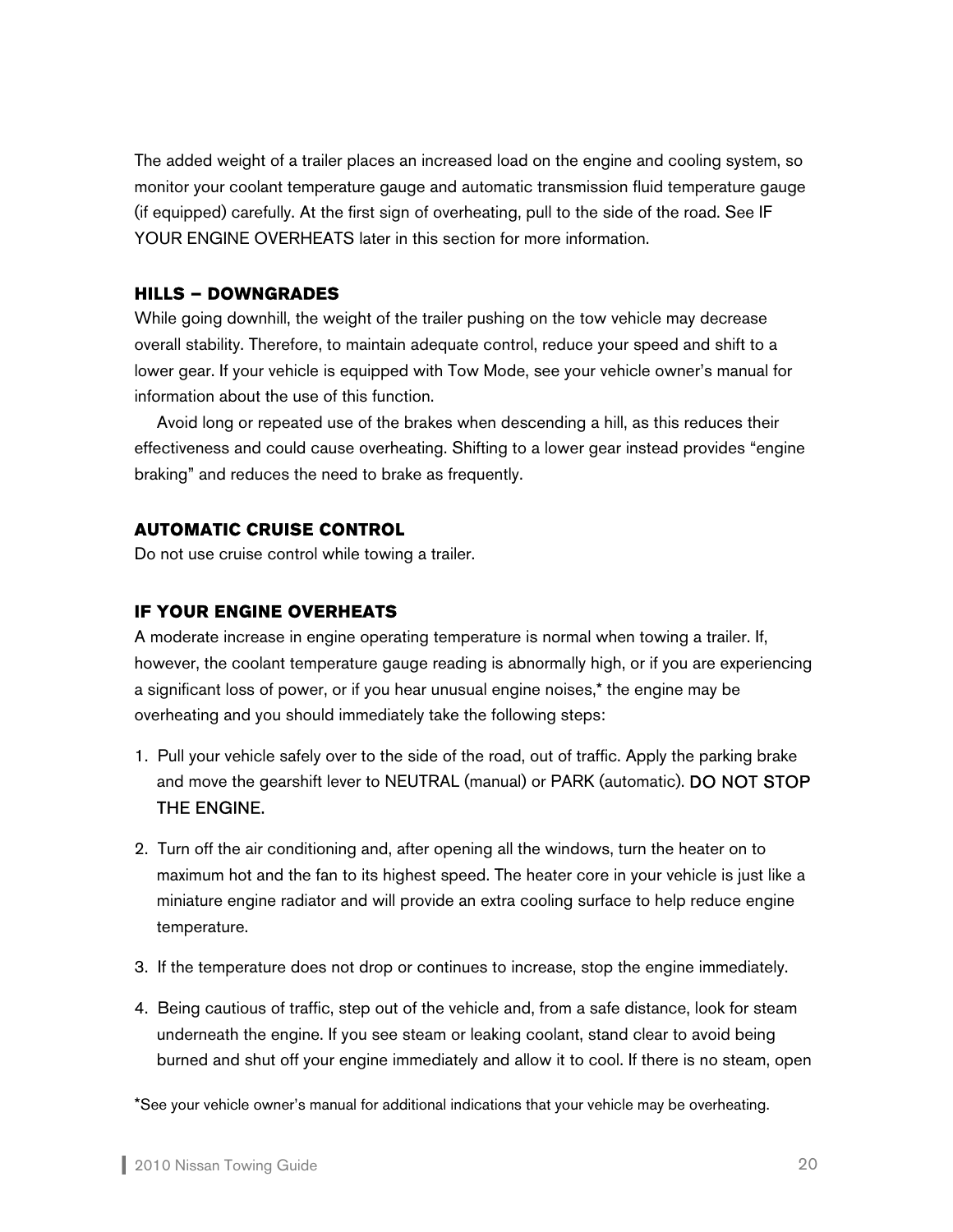the hood. Never remove the radiator cap when the radiator is hot. If the cap is removed under these conditions, hot water/coolant under high pressure may spurt out, possibly causing serious injury.

- 5. As soon as the engine has cooled to its normal operating temperature, visually inspect the drive belts for damage or looseness. A loose belt reduces water pump efficiency. Be careful to keep your hands, hair, jewelry, and clothing clear of the running drive belt and other moving parts when inspecting the engine and radiator. Also check to see if the cooling fan is running, and inspect the water pump, radiator, and radiator hoses for leaks. Keep in mind, too, that if your vehicle is equipped with an electric fan motor, it may start without warning any time the coolant temperature is high. If you find leaking coolant, a loose or missing drive belt, or an inoperable fan, turn off the engine immediately.
- 6. If no leaks are apparent and all other components appear to be operating properly with the engine cooled to its normal operating temperature, check the coolant level in the reservoir tank with the engine running. Add coolant to the reservoir tank if needed. At this point, if repairs are required, go to the nearest Nissan dealer. See the IN CASE OF EMERGENCY section of your vehicle owner's manual for additional information on overheating.

NOTE – All Nissan vehicles have an engine protection mode, which helps reduce the chance of engine damage if the engine coolant reaches a specified temperature. See your vehicle owner's manual for details.

## TOWING GLOSSARY

| <b>5TH WHEEL</b><br><b>HITCH</b> | Located just forward of the rear axle centerline, this hitch uses a king pin to<br>serve as the pivot point for the trailer.                                                                                                                        |
|----------------------------------|-----------------------------------------------------------------------------------------------------------------------------------------------------------------------------------------------------------------------------------------------------|
| <b>BALL MOUNT</b>                | A bar that holds the hitch ball and is inserted into the hitch receiver. Also<br>commonly called a drawbar.                                                                                                                                         |
| BREAKAWAY SWITCH                 | A safety device using a trailer battery that automatically applies the trailer's<br>brakes if it should accidentally become separated from the tow vehicle.<br>A breakaway switch may be used with both electric or surge trailer brake<br>systems. |
| <b>BUMPER HITCH</b>              | A reinforced bumper designed to accommodate a hitch ball.                                                                                                                                                                                           |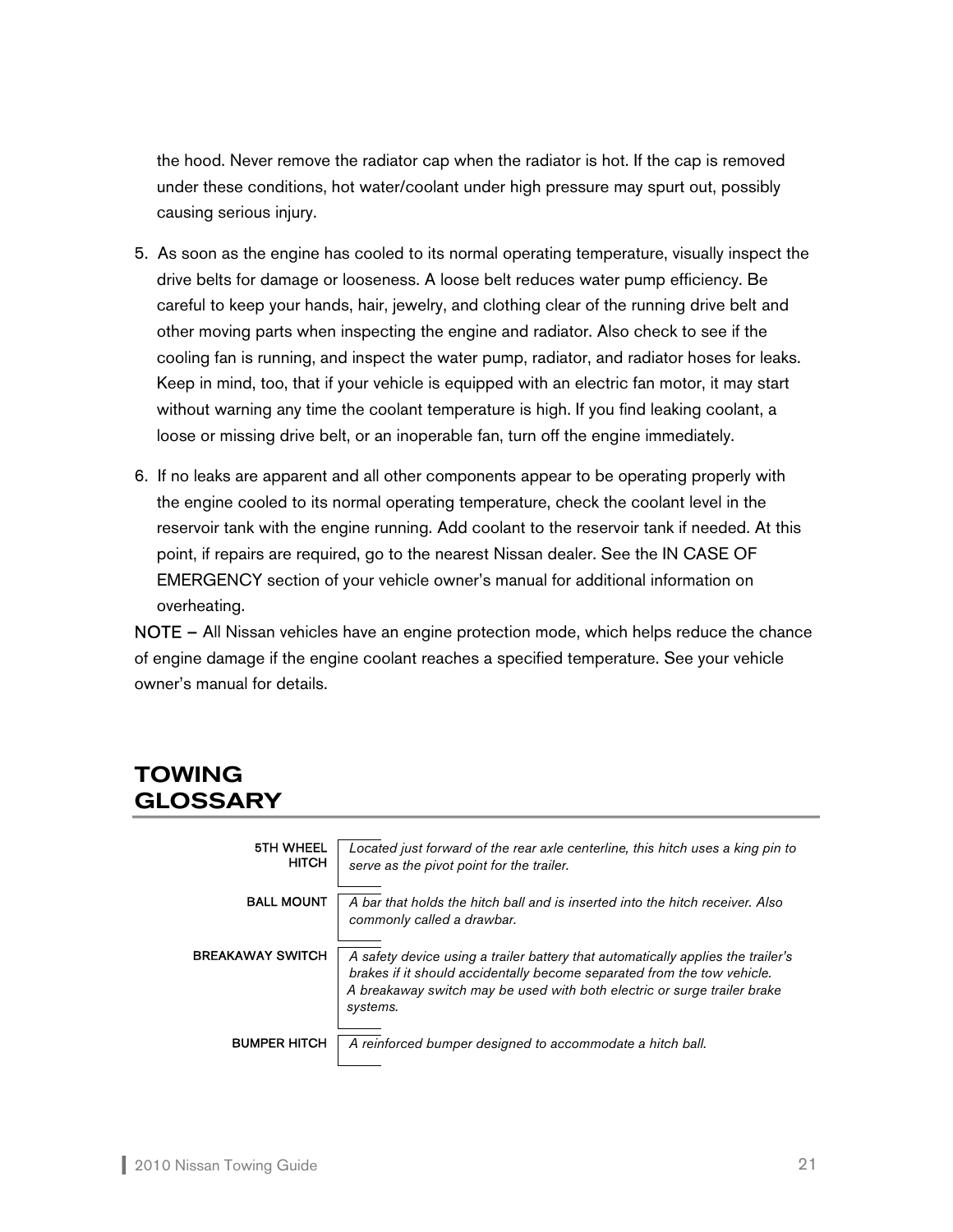| <b>ELECTRIC TRAILER</b><br><b>BRAKES</b>             | When the brakes on a tow vehicle are applied, an electric current is sent to<br>an actuator which applies the trailer's brakes.                                                                                                                                                                                   |
|------------------------------------------------------|-------------------------------------------------------------------------------------------------------------------------------------------------------------------------------------------------------------------------------------------------------------------------------------------------------------------|
| <b>ELECTRIC TRAILER</b><br><b>BRAKE CONTROLLER</b>   | A device that controls the electric trailer brakes.                                                                                                                                                                                                                                                               |
| <b>GOOSENECK HITCH</b>                               | Located just forward of the rear axle centerline, this hitch uses a ball to<br>serve as the pivot point for the trailer.                                                                                                                                                                                          |
| <b>GROSS AXLE</b><br><b>WEIGHT RATING (GAWR)</b>     | The maximum amount of weight each vehicle axle (front and rear) is<br>designed to safely carry.                                                                                                                                                                                                                   |
| <b>GROSS COMBINED</b><br><b>WEIGHT RATING (GCWR)</b> | The maximum allowable combined weight of the vehicle and trailer,<br>including passengers and all cargo.                                                                                                                                                                                                          |
| <b>GROSS VEHICLE</b><br><b>WEIGHT RATING (GVWR)</b>  | The maximum allowable weight of the vehicle, including passengers, cargo,<br>fuel, hitch, trailer tongue load, and any optional equipment.                                                                                                                                                                        |
| <b>KING PIN</b><br><b>LOAD</b>                       | The amount of trailer (5th wheel or gooseneck) weight pressing down on<br>the tow vehicle hitch.                                                                                                                                                                                                                  |
| <b>HITCH BALL</b>                                    | A ball that connects the trailer to the tow vehicle hitch and provides the<br>means by which the trailer pivots during cornering. Available in a number of<br>sizes and weight capacities, it must correspond to the trailer coupler size,<br>and have a sufficient capacity rating for the trailer being pulled. |
| <b>RECEIVER HITCH</b>                                | A frame- or structure-mounted hitch with a receiver that allows removal of<br>the ball mount.                                                                                                                                                                                                                     |
| <b>SAFETY CHAINS/CABLES</b>                          | Provides an emergency connection between the tow vehicle and the trailer,<br>should the trailer become disengaged for any reason.                                                                                                                                                                                 |
| <b>SURGE BRAKES</b>                                  | Hydraulic-type braking system activated by inertia. As the tow vehicle<br>begins to brake, the trailer pushes against the hitch ball, consequently<br>activating the trailer brakes.                                                                                                                              |
| TRAILER TONGUE/COUPLER                               | The part of the trailer that extends forward to meet the tow vehicle, and also<br>carries the coupler assembly.                                                                                                                                                                                                   |
| <b>TRAILER TONGUE</b><br><b>LOAD</b>                 | The amount of trailer (conventional) weight pressing down on the tow<br>vehicle hitch.                                                                                                                                                                                                                            |
| <b>WEIGHT-DISTRIBUTING</b><br><b>HITCH SYSTEM</b>    | Type of hitch system that helps shift the trailer tongue weight to all trailer<br>tires and the tow vehicle front tires. Strongly recommended when towing<br>trailers with a Maximum Trailer Weight greater than 5,000 lbs.                                                                                       |
| <b>WIRING HARNESS</b>                                | Provides an electrical connection linking the tow vehicle's electrical system<br>to the trailer's system.                                                                                                                                                                                                         |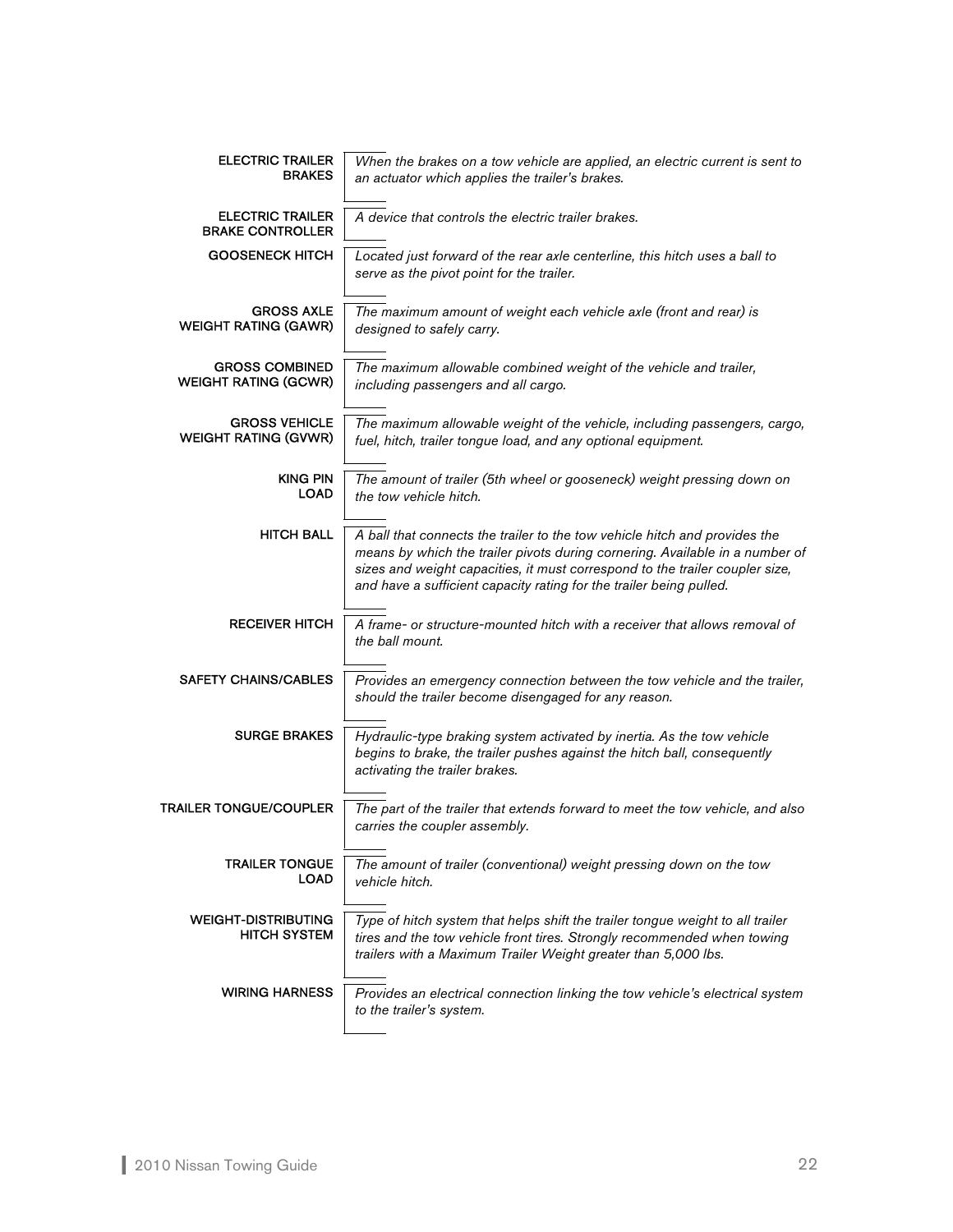## **SPECIFICATIONS**

## **TOWING CAPACITIES**

## Crossovers, SUVs, and Trucks

| <b>2010 ARMADA TOWING DATA</b>                  |                     |        |        |  |  |
|-------------------------------------------------|---------------------|--------|--------|--|--|
| Engine Type                                     | 5.6L V8             |        |        |  |  |
| Transmission                                    | A/T                 |        |        |  |  |
| Model(s)                                        |                     | 2WD    | 4WD    |  |  |
| Maximum<br>Trailer Weight <sup>1,3</sup> (lbs.) | without tow package | 6,500  | 6,500  |  |  |
|                                                 | with tow package    | 9,100  | 9,000  |  |  |
| <b>Maximum</b>                                  | without tow package | 650    | 650    |  |  |
| Trailer Tongue Load <sup>1</sup> (lbs.)         | with tow package    | 910    | 900    |  |  |
| <b>Gross Combined</b><br>Weight Rating (lbs.)   | without tow package | 12,800 | 13,000 |  |  |
|                                                 | with tow package    | 15,100 | 15,100 |  |  |

| Engine Type                                          | 2.5L<br>4-Cylinder | 4.0L V6            |                    |                    |                    |
|------------------------------------------------------|--------------------|--------------------|--------------------|--------------------|--------------------|
| Transmission                                         |                    | $A/T$ & M/T        |                    |                    |                    |
| Model(s)                                             | King<br>Cab<br>2WD | King<br>Cab<br>2WD | King<br>Cab<br>4WD | Crew<br>Cab<br>2WD | Crew<br>Cab<br>4WD |
| Maximum<br>Trailer Weight <sup>1,2,3</sup> (lbs.)    | 3,500              | 6,500              | 6,300              | 6,300              | 6,100              |
| Maximum<br>Trailer Tongue Load <sup>1,2</sup> (lbs.) | 350                | 650                | 630                | 630                | 610                |
| Gross Combined<br>Weight Rating (lbs.)               | 7,936              | 11,133             | 11,133             | 11,133             | 11,133             |
| Maximum Trailer Frontal Area                         | 60 sq. ft.         |                    |                    |                    |                    |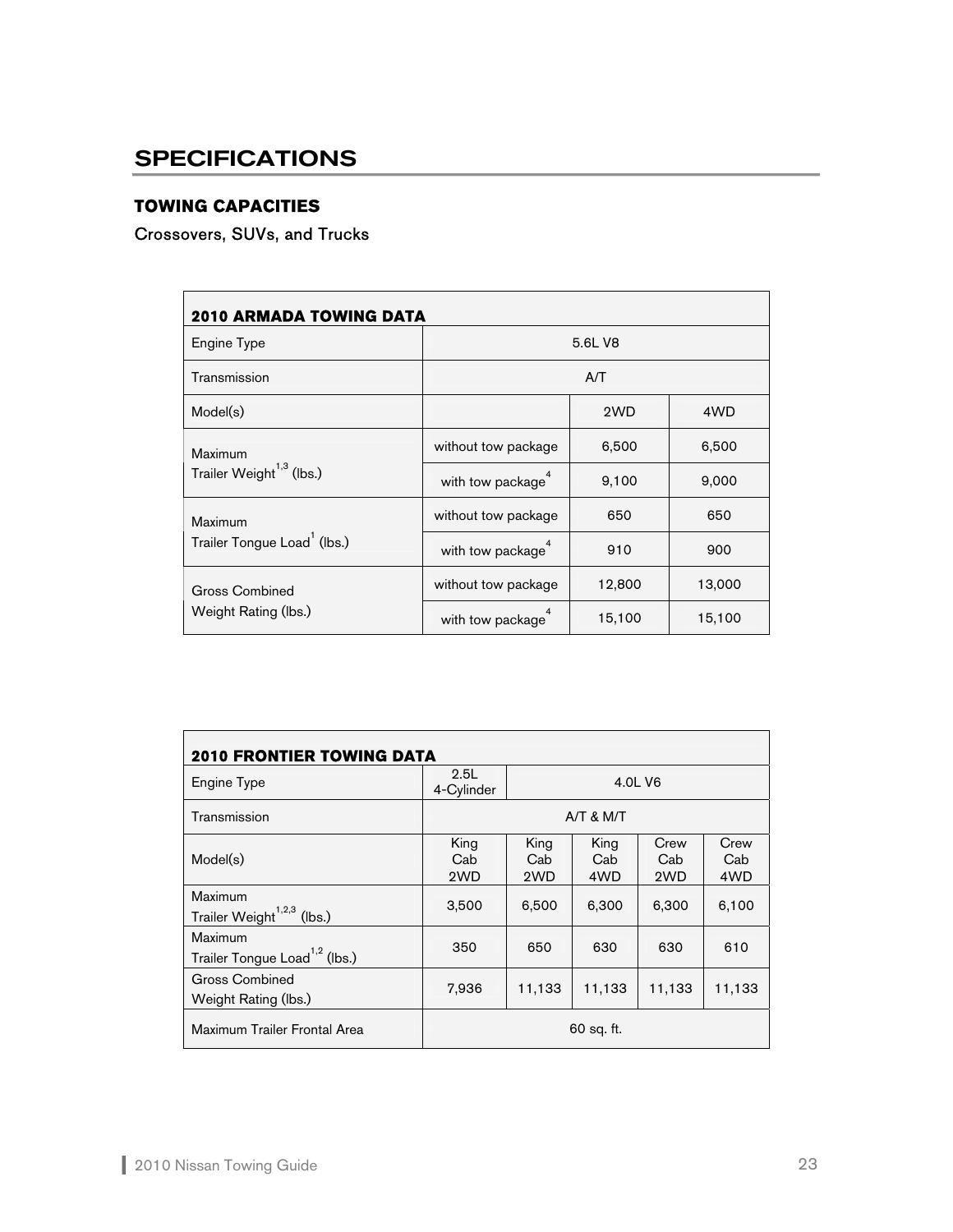| 2010 MURANO TOWING DATA                         |            |  |  |  |  |
|-------------------------------------------------|------------|--|--|--|--|
| Engine Type                                     | 3.5L V6    |  |  |  |  |
| Transmission                                    | <b>CVT</b> |  |  |  |  |
| Maximum Trailer Weight <sup>1</sup> (lbs.)      | 3,500      |  |  |  |  |
| Maximum Trailer Tongue Load <sup>1</sup> (lbs.) | 350        |  |  |  |  |
| Gross Combined Weight Rating (lbs.)             | 8,300      |  |  |  |  |

| <b>2010 PATHFINDER TOWING DATA</b>              |                  |         |  |  |  |
|-------------------------------------------------|------------------|---------|--|--|--|
| Engine Type                                     | 4.0L V6          | 5.6L V8 |  |  |  |
| Transmission                                    |                  | A/T     |  |  |  |
| Maximum Trailer Weight <sup>1,3</sup> (lbs.)    | 6,000            | 7,000   |  |  |  |
| Maximum Trailer Tongue Load <sup>1</sup> (lbs.) | 600              | 700     |  |  |  |
| Gross Combined Weight Rating (lbs.)             | 11,133<br>12,566 |         |  |  |  |
| Maximum Trailer Frontal Area                    | 60 sq. ft.       |         |  |  |  |

| <b>2010 ROGUE TOWING DATA</b>                   |                                  |                                     |  |  |  |
|-------------------------------------------------|----------------------------------|-------------------------------------|--|--|--|
| Engine Type                                     | 2.5L 4-Cylinder                  |                                     |  |  |  |
| Transmission                                    | <b>CVT</b>                       |                                     |  |  |  |
| Model(s)                                        | with<br><b>Manual Shift Mode</b> | without<br><b>Manual Shift Mode</b> |  |  |  |
| Maximum Trailer Weight <sup>1</sup> (lbs.)      | 1,500                            | 1,000                               |  |  |  |
| Maximum Trailer Tongue Load <sup>1</sup> (lbs.) | 150                              | 150                                 |  |  |  |
| Gross Combined Weight Rating (lbs.)             | 5,636                            | 5,136                               |  |  |  |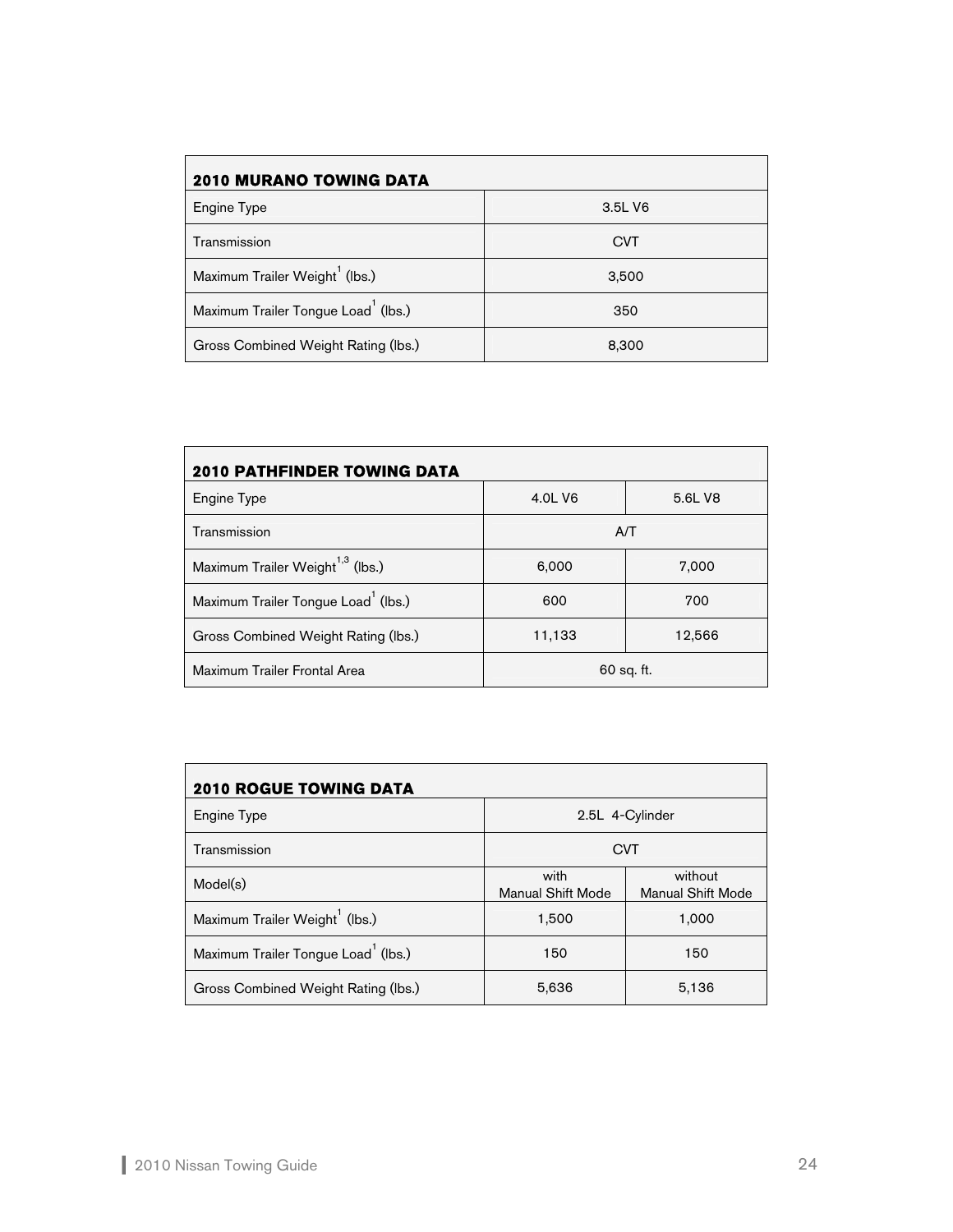| <b>2010 XTERRA TOWING DATA</b>                  |             |  |  |  |  |
|-------------------------------------------------|-------------|--|--|--|--|
| Engine Type                                     | 4.0L V6     |  |  |  |  |
| Transmission                                    | $A/T$ & M/T |  |  |  |  |
| Model(s)                                        | 2WD & 4WD   |  |  |  |  |
| Maximum Trailer Weight <sup>1</sup> (lbs.)      | 5,000       |  |  |  |  |
| Maximum Trailer Tongue Load <sup>1</sup> (lbs.) | 500         |  |  |  |  |
| Gross Combined Weight Rating (lbs.)             | 9,656       |  |  |  |  |
| Maximum Trailer Frontal Area                    | 60 sq. ft.  |  |  |  |  |

- 1 Maximum Trailer Weight values are calculated assuming a base vehicle with driver and any options required to achieve the rating. Additional passengers, cargo and/or optional equipment will add weight to the vehicle and reduce your vehicle's maximum towing capacity and trailer tongue load.
- 2 The Maximum Trailer Weight when using the Genuine Nissan step bumper in this application as a ball mount is 3,500 lbs.; the Maximum Trailer Tongue Load is 350 lbs.
- 3 Use of a weight-distributing hitch system is recommended when towing over 5,000 lbs.
- 4 The vehicle tow package **does not** include a ball mount. Ball mount options are available through your Nissan dealer:
	- Class III hitch ball mount for trailers with a Maximum Trailer Weight of 5,000 lbs. or less.

NOTE – A hitch ball is not included with the Class III ball mount.

 Class IV weight-distributing hitch ball mount for trailers with a Maximum Trailer Weight greater than 5,000 lbs. This ball mount can also be used with trailers under 5,000 lbs. Maximum Trailer Weight. NOTE – The Class IV ball mount includes a  $2^{5}/16$ " hitch ball rated for 10,000 lbs.

#### **NOTES:**

- Most states require a separate braking system on trailers with a loaded weight above a specific amount. Check local ordinances.
- A/T Automatic Transmission, CVT Continuously Variable Transmission

Passenger Vehicles – The towing capacity for Altima (Coupe, Hybrid, and Sedan), Maxima, and Sentra vehicles is 1,000 lbs.; the maximum trailer tongue load is 100 lbs. DO NOT tow a trailer with 370Z (Coupe and Roadster), cube, GT-R, or Versa.

NOTE – For passenger vehicles, the trailer tongue load must be subtracted from the GVWR as shown on the F.M.V.S.S. certification label located in the driver's-side door area.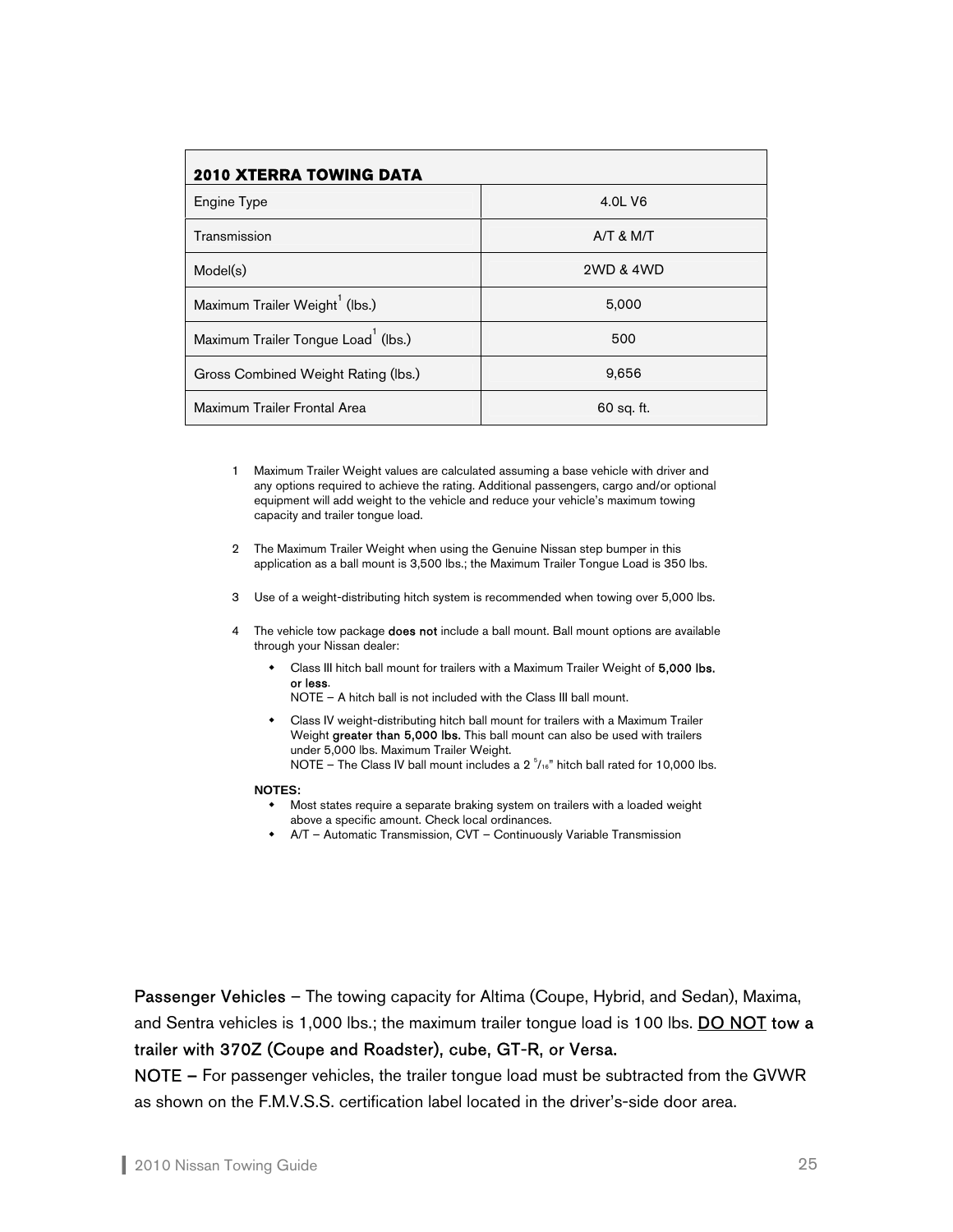Other Recommendations and Information – Towing performance and speed are affected by vehicle payload, tow weight, road grades, and weather conditions, including high temperatures. See your vehicle owner's manual for details.

## **TOWING EQUIPMENT CLASSES**

|                                     | Class I                 | Trailer hitch equipment*<br>can be used to tow<br>trailers with a maximum<br>weight of 2,000 lbs.** |                         | Class II<br>Trailer hitch equipment*<br>can be used to tow<br>trailers with a maximum<br>weight of 3,500 lbs.** | weight of 5,000 lbs.**  | Class III<br>Trailer hitch equipment*<br>can be used to tow<br>trailers with a maximum | <b>Class IV</b><br>weight of 10,000 lbs.** | Trailer hitch equipment*<br>can be used to tow<br>trailers with a maximum |
|-------------------------------------|-------------------------|-----------------------------------------------------------------------------------------------------|-------------------------|-----------------------------------------------------------------------------------------------------------------|-------------------------|----------------------------------------------------------------------------------------|--------------------------------------------|---------------------------------------------------------------------------|
|                                     | <b>Bumper</b><br>Towing | Receiver<br><b>Hitch</b>                                                                            | <b>Bumper</b><br>Towing | Receiver<br><b>Hitch</b>                                                                                        | <b>Bumper</b><br>Towing | Receiver<br><b>Hitch</b>                                                               | <b>Bumper</b><br>Towing                    | Receiver<br><b>Hitch</b>                                                  |
| Armada                              |                         |                                                                                                     |                         |                                                                                                                 |                         |                                                                                        |                                            | X                                                                         |
| <b>Frontier</b>                     |                         |                                                                                                     | X                       |                                                                                                                 |                         |                                                                                        |                                            | X                                                                         |
| Murano                              |                         |                                                                                                     |                         | X                                                                                                               |                         |                                                                                        |                                            |                                                                           |
| <b>Pathfinder</b>                   |                         |                                                                                                     |                         |                                                                                                                 |                         |                                                                                        |                                            | X                                                                         |
| Rogue                               |                         | X                                                                                                   |                         |                                                                                                                 |                         |                                                                                        |                                            |                                                                           |
| <b>Xterra</b>                       |                         |                                                                                                     |                         |                                                                                                                 |                         | X                                                                                      |                                            |                                                                           |
| Passenger<br>$V$ ehicles $^\dagger$ |                         | X                                                                                                   |                         |                                                                                                                 |                         |                                                                                        |                                            |                                                                           |

#### NOTES:

- A weight-distributing hitch system is recommended for Armada, Frontier, and Pathfinder vehicles if you plan to tow trailers with a maximum weight over 5,000 lbs.
- You can tow a trailer with a lower rating than the hitch. For example, a Class IV hitch can tow a Class II trailer.

\*Includes matched receiver, ball mount, and hitch ball.

 $\overline{P}$  DO NOT tow a trailer with 370Z (Coupe and Roadster), cube, GT-R, or Versa.

<sup>\*\*</sup>Towing capability of the vehicle may be less than the maximum towing rating of the equipment. See TOWING CAPACITIES earlier in this section or refer to your vehicle owner's manual for detailed information regarding the towing capacity of your specific vehicle. †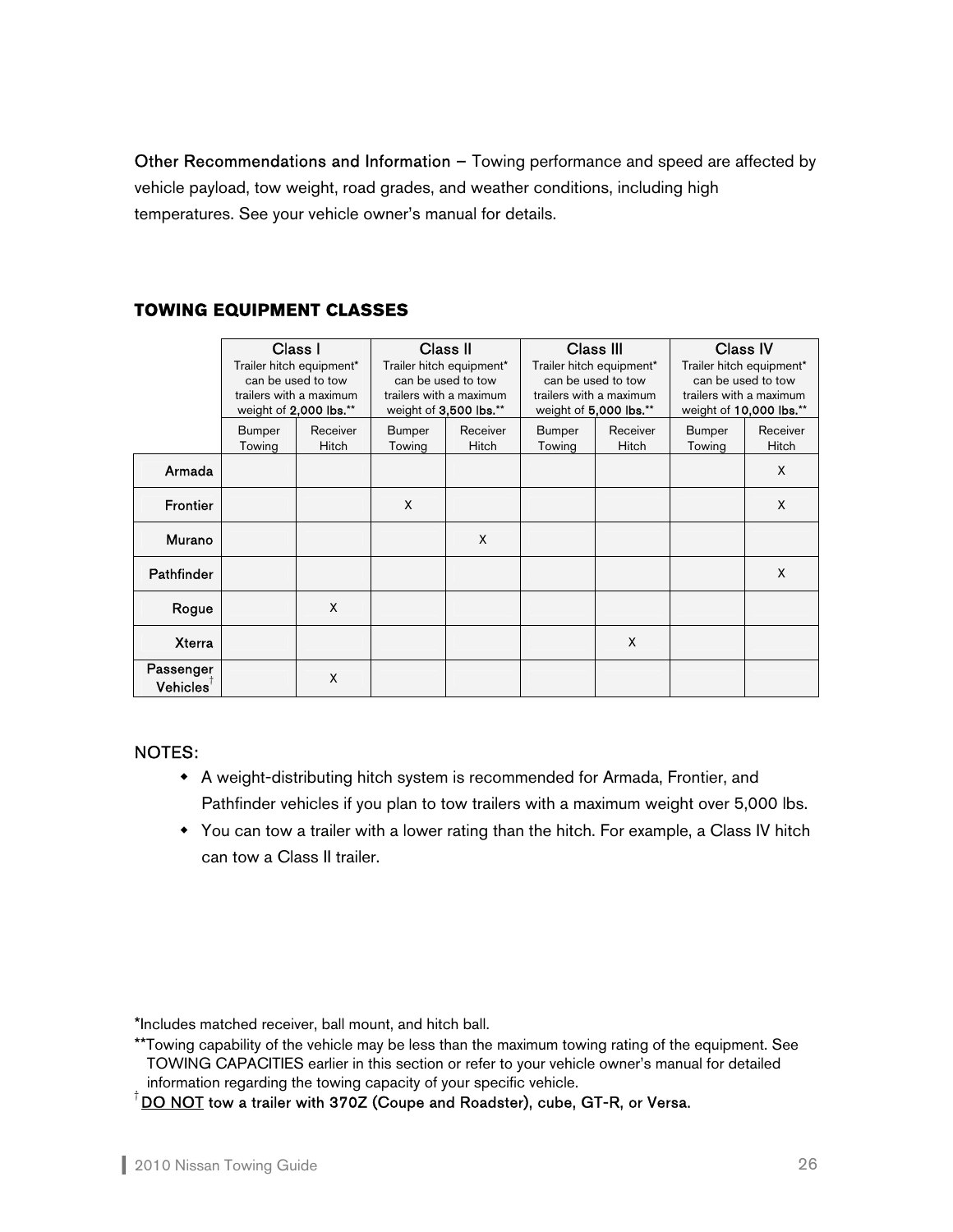#### **TOW VEHICLE WIRING HARNESSES**

|                                                 | <b>Harness Type</b>                                                            | <b>Trailer Lighting</b>                                                    | <b>Electric Trailer Brakes</b>                                                                                                                                                                                                   |  |  |
|-------------------------------------------------|--------------------------------------------------------------------------------|----------------------------------------------------------------------------|----------------------------------------------------------------------------------------------------------------------------------------------------------------------------------------------------------------------------------|--|--|
| Armada                                          | 7-pin connector wiring<br>harness                                              | Tow harness kit available for<br>SE 2WD; All other models<br>are pre-wired | Pre-wired with 7-pin harness. Requires an<br>electric trailer brake controller (supplied by<br>customer), and an electric trailer brake controller                                                                               |  |  |
| <b>Frontier</b>                                 | Receiver hitch: 7-pin<br>connector wiring harness<br>Tow harness kit available |                                                                            | wiring harness (included with vehicle or available<br>from Nissan dealer).                                                                                                                                                       |  |  |
| 4-pin connector wiring<br>harness               |                                                                                |                                                                            |                                                                                                                                                                                                                                  |  |  |
| Murano                                          | 4-pin connector wiring<br>harness                                              | Tow harness kit with<br>converter available                                | N/A                                                                                                                                                                                                                              |  |  |
|                                                 | Standard equipment:<br>4-pin connector wiring<br>harness                       |                                                                            |                                                                                                                                                                                                                                  |  |  |
| Pathfinder<br>7-pin connector wiring<br>harness |                                                                                | Tow harness kit available                                                  | Pre-wired with 7-pin harness. Requires an<br>electric trailer brake controller (supplied by<br>customer), and an electric trailer brake controller<br>wiring harness (included with vehicle or available<br>from Nissan dealer). |  |  |
| Rogue                                           | 4-pin connector wiring<br>harness                                              | SL: Tow harness kit<br>available*                                          | N/A                                                                                                                                                                                                                              |  |  |
| <b>Xterra</b>                                   | Receiver hitch: 7-pin<br>connector wiring harness                              | Tow harness kit available                                                  | Pre-wired with 7-pin harness. Requires an<br>electric trailer brake controller (supplied by<br>customer), and an electric trailer brake controller<br>wiring harness (included with vehicle or available<br>from Nissan dealer). |  |  |

## PROTECTION

At Nissan, we back everything we build. So we are proud that every Nissan is protected by some of the best New Vehicle Limited Warranties, including 3-year/36,000-mile basic coverage. All 2010 models also feature 5-year/60,000-mile Limited Powertrain Warranty.\*\* And, Nissan warranties are completely transferable if you should sell your Nissan.

If you want additional peace of mind, we proudly offer the Nissan Security+Plus $^\circledR$  Vehicle Protection Plan. This plan offers quality mechanical protection long after your New Vehicle Limited Warranty expires. The Security+Plus Vehicle Protection Plan is backed by Nissan and designed exclusively for Nissan owners. From a variety of plans available, you can choose the one that best fits your driving needs (up to 7 years/100,000 miles!). For the maximum coverage, you will want to opt for Security+Plus Gold® Preferred.

<sup>\*</sup>Available only for SL models equipped with Manual Shift Mode.

<sup>\*\*</sup>For complete warranty details, read the Nissan Warranty Information Booklet or see your nearest Nissan dealer.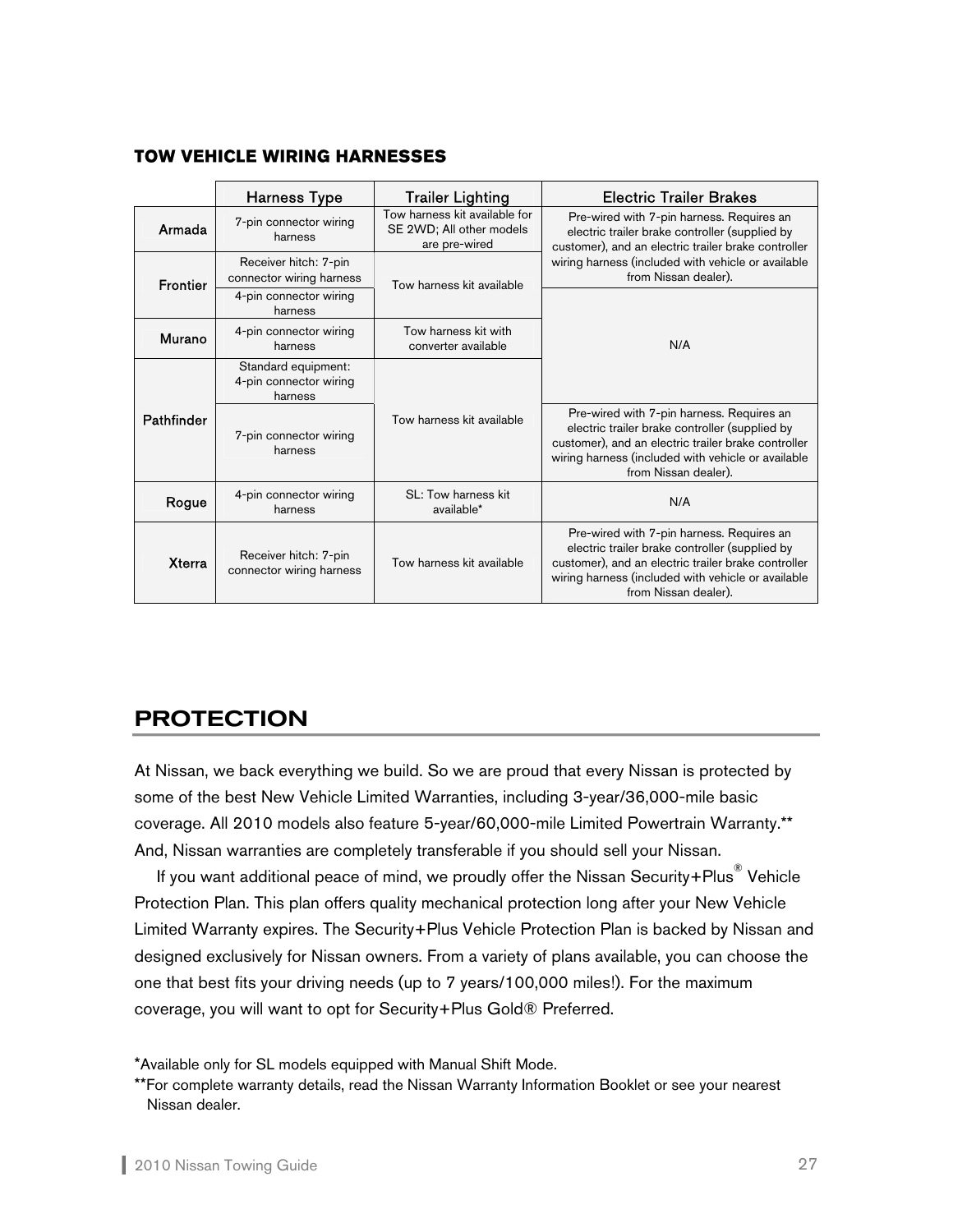Whichever plan you choose, coverage is available throughout the United States. Repair work will be done at authorized Nissan dealers by Nissan-trained technicians utilizing Genuine Nissan Parts. For more information about Security+Plus Vehicle Protection Plans, contact your participating Nissan dealer.

The quality of Genuine Nissan Parts and Accessories is backed by the integrity of a Genuine Nissan Replacement Parts and Accessories Limited Warranty. If purchased within the basic coverage period of 3 years/36,000 miles, Genuine Nissan Parts and Accessories are covered by the remaining period of the warranty. If the remaining period is less than 1 year/12,000 miles (or if the vehicle warranty has expired), then Genuine Nissan Accessories are covered by their own 1-year/12,000-mile Limited Warranty. See your Nissan Warranty Information Booklet or ask your Nissan dealer for specific details.

#### **CONCERN FOR YOUR SAFETY**

Nissan urges you to always use your seat belt whenever you drive. Also, please make sure all passengers are buckled up. Keep in mind that air bags are a supplemental restraint system and must always be used in conjunction with a seat belt.

In addition, a rear-facing child restraint must never be used in the front passenger seat if the vehicle is equipped with a front passenger air bag. Children 12 and under should ride in the rear seat properly secured in child restraints, booster seats, or seat belts, according to their size. See your vehicle owner's manual for more details.

## COMMITMENT

At Nissan, our commitment to your satisfaction extends well beyond building a full line of quality products. It begins with people dedicated to designing vehicles to satisfy your needs. Then, building them to standards that are beyond your expectations. Our nationwide network of nearly 1,100 dealers will help you select the Nissan that is right for you.

For further assistance, search our Web site at www.NissanUSA.com. For Nissan dealer locations or for more information on this and other Nissan products, call 1-800-239-8810. Or call 1-800-NISSAN-1 for answers to product-related issues and solutions to your transportation needs.